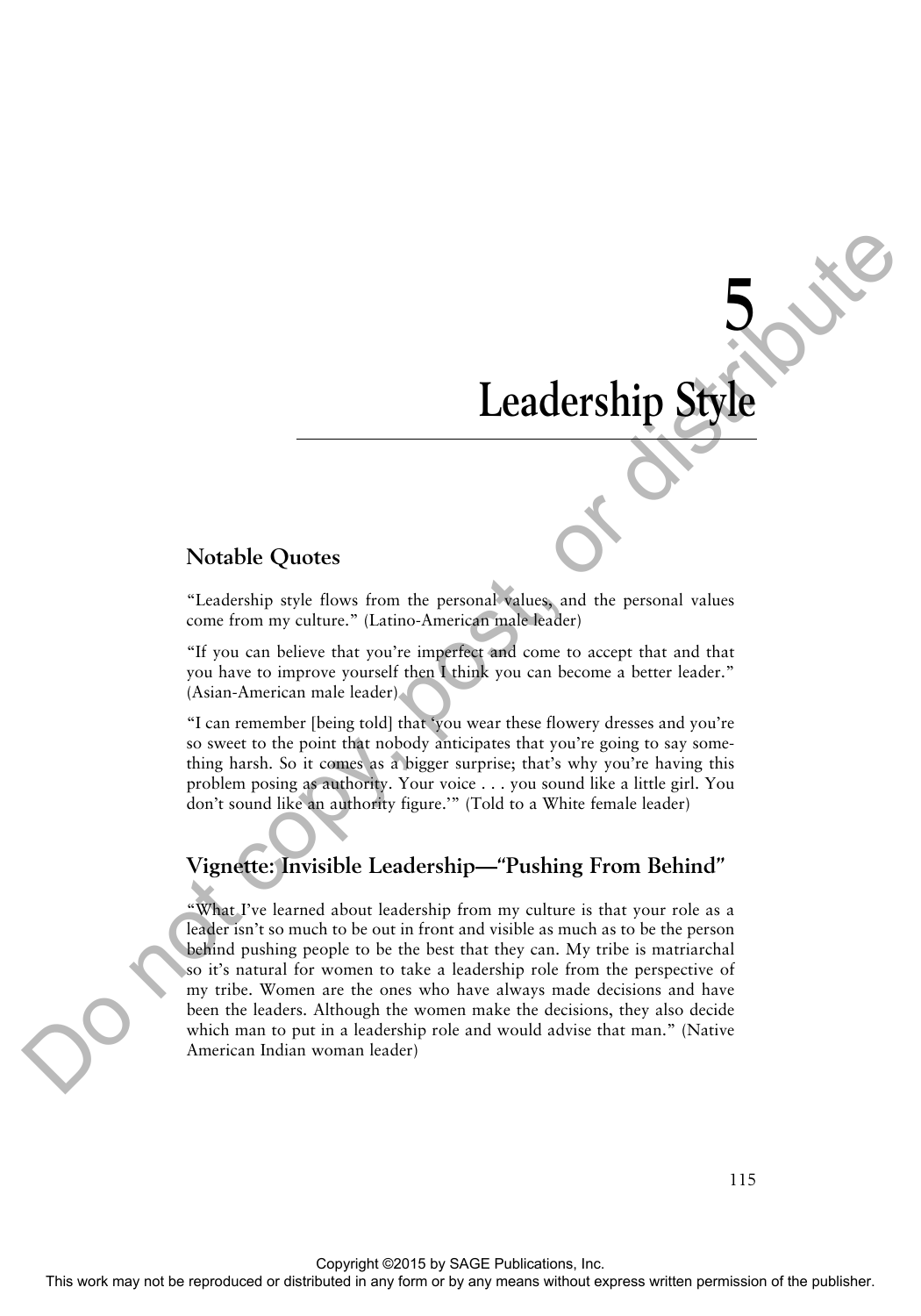# **Leadership Styles**

Leadership style is a focus on "what leaders do" compared with leader identity, which is a focus on "who leaders are." As leadership theories shifted from an examination of leader traits or leadership in situations to an emphasis on leadership style, research emphasized the behaviors of leaders and expanded the study of leadership to include how leaders behave toward subordinates in various contexts. The emphasis on leadership style was responsive to the rapidly changing environment of the 20th century and the need for leaders to be fluid and dynamic in response to these changes. It was an attempt to identify not a fixed set of leader traits or situations in which leadership occurs but rather to examine styles of behaving or processes of interaction in which leaders engage with their subordinates.

During the 20th century, interest in democratic versus autocratic versus laissez-faire styles of leadership grew post-World War II in response to the military dictatorships of Hitler in Germany and Mussolini in Italy compared to democracy in the United States—and the fear of nuclear war. These were charismatic leaders irrespective of their destructive power. Military images of command-and-control types of leadership prevailed embodied in the election of General Dwight Eisenhower as president of the United States. In the 1980s, leadership researchers became interested in charismatic and transformational leadership as many U.S. companies began to acknowledge the need to make changes in their leadership in order to survive amidst increasing economic competition from non-U.S. companies. Other leadership styles also emerged, often in response to the contexts and social zeitgeist of the times. Coined by Matthew Arnold in the 19th century, social zeitgeist refers to the spirit of social change and uncertainty that marks the thought or feeling of a period or age; the zeitgeist is much more than the prevailing worldview at a given time in history. It's a force that influences events. For example, an emphasis on dimensions, such as authenticity and integrity, emerged in response to the scandals of Enron and Penn State and the economic downturns in the real estate and banking industries at the end of the 20th century. A review of some leadership styles relevant to diversity leadership follows. The<br>interior is similar to a form or be represented or distribution in any form or distribution with any form or<br>the representation or between the published in the behavior and dependent<br>of the stationary of the exploriti

#### **Value Dimensions in Leadership Styles**

The emphasis on leadership styles often resulted in dichotomous dimensions such as transformational versus transactional leadership. Instead of posing these dimensions as alternatives, value judgments often emerged deeming one dimension as better. The focus on singular dimensions also implied the opposite as undesirable. Hence, the introduction of value judgments is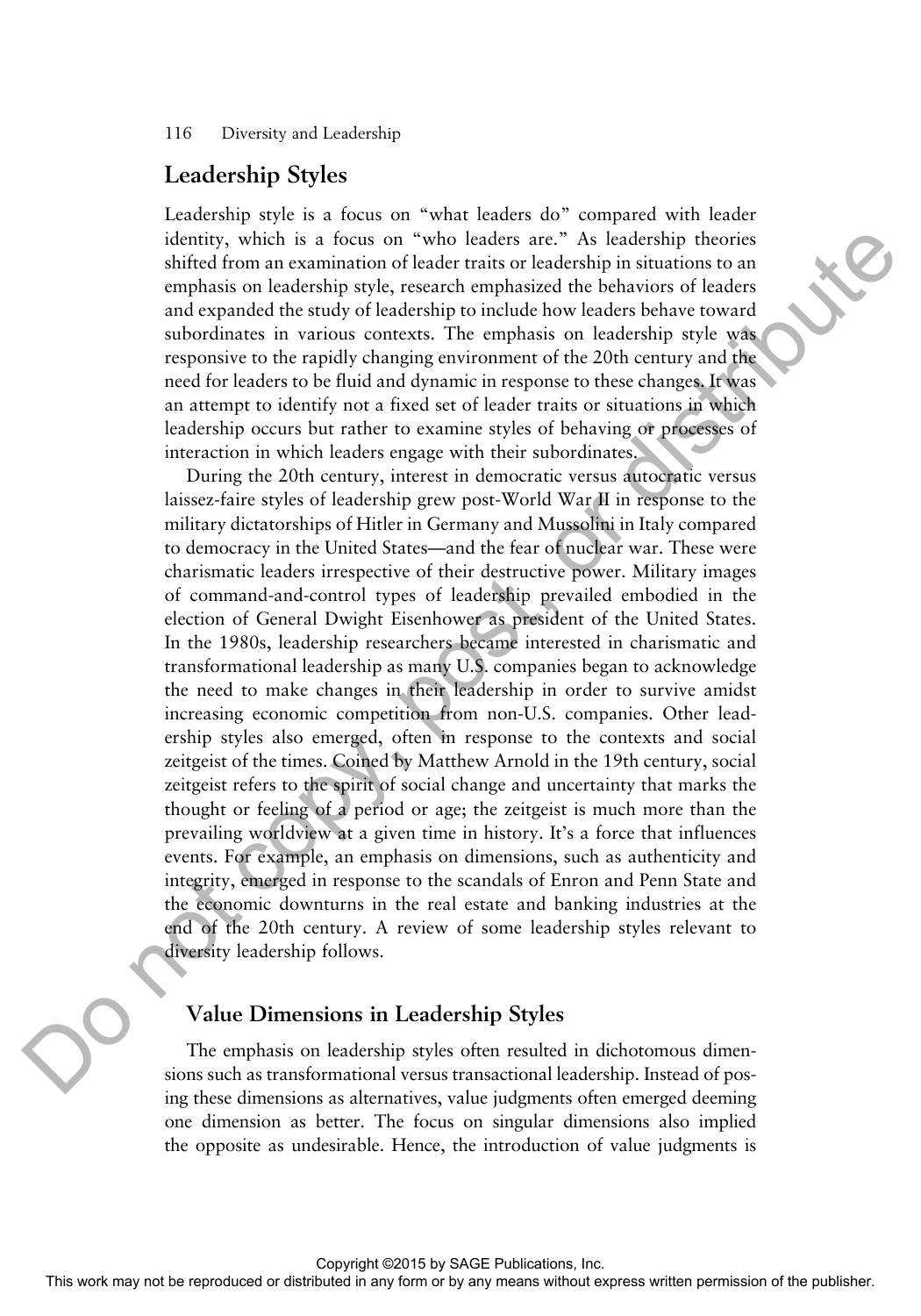inherent in the evolution of transformational leadership, servant or shared leadership, humane or virtuous leadership, leader authenticity and integrity. In developing our understanding of diversity leadership, we need to recognize the influence of values that shape our formulation of leadership theories and to examine our premises to ensure that our theories remain inclusive of diverse viewpoints and representative of all voices. Instead of asking which style is best, we might begin to ask questions about which styles are best for which situations and in which contexts.

# **Are Differences in Leadership Style Related to Gender, Race, or Ethnicity?**

Another question to be asking is whether differences in leadership style are related to gender, race, or ethnicity. Eagly and Johnson (1990) found that men and women leaders behave more alike than different when occupying the same positions. As women and men rise to meet the challenges of their leadership positions, they tend to behave more similarly with one another when in similar position, presumably in response to the situational demands of the position. In contrast, the emergence of leadership in laboratory experiments tend to evoke social perceptions, expectations, and stereotypes; consequently, men and women leaders who emerge in laboratory experiments tend to conform to more stereotypic gender roles.

Zweigenhaft and Domhoff (2006) found that racial/ethnic minority leaders tend to conform to behaviors of the power elite once they reach these ranks of leadership. Similarly, cross-cultural studies (Dorfman, Den Hartog, & Mitchelson, 2003; House, Hanges, Javidan, Dorfman, & Gupta, 2004) suggest there are universal leadership dimensions together with cultural variation in the pattern of these dimensions.

# **Task Versus Relationship Leadership Styles**

Much research was conducted post World War II on task versus relationship leadership styles. These styles have alternately been called agentic versus communal styles, task motivated versus relationship motivated leadership styles, task versus interpersonal, or task versus expressive styles of leadership. In general, gender differences have emerged with women leaders being more relationship oriented and men leaders being more task oriented. The strength of these differences correlate with social perception and stereotypic expectations of men and women to behave accordingly with a tendency to dichotomize task versus relationship styles of leadership as mutually exclusive. Women are more likely to be perceived as communal The inclusions of the continuum of the state in any formulation of the contents with the publisher or distributed in a state or distributed in a state or distributed in a state of the publisher. The state is a state of th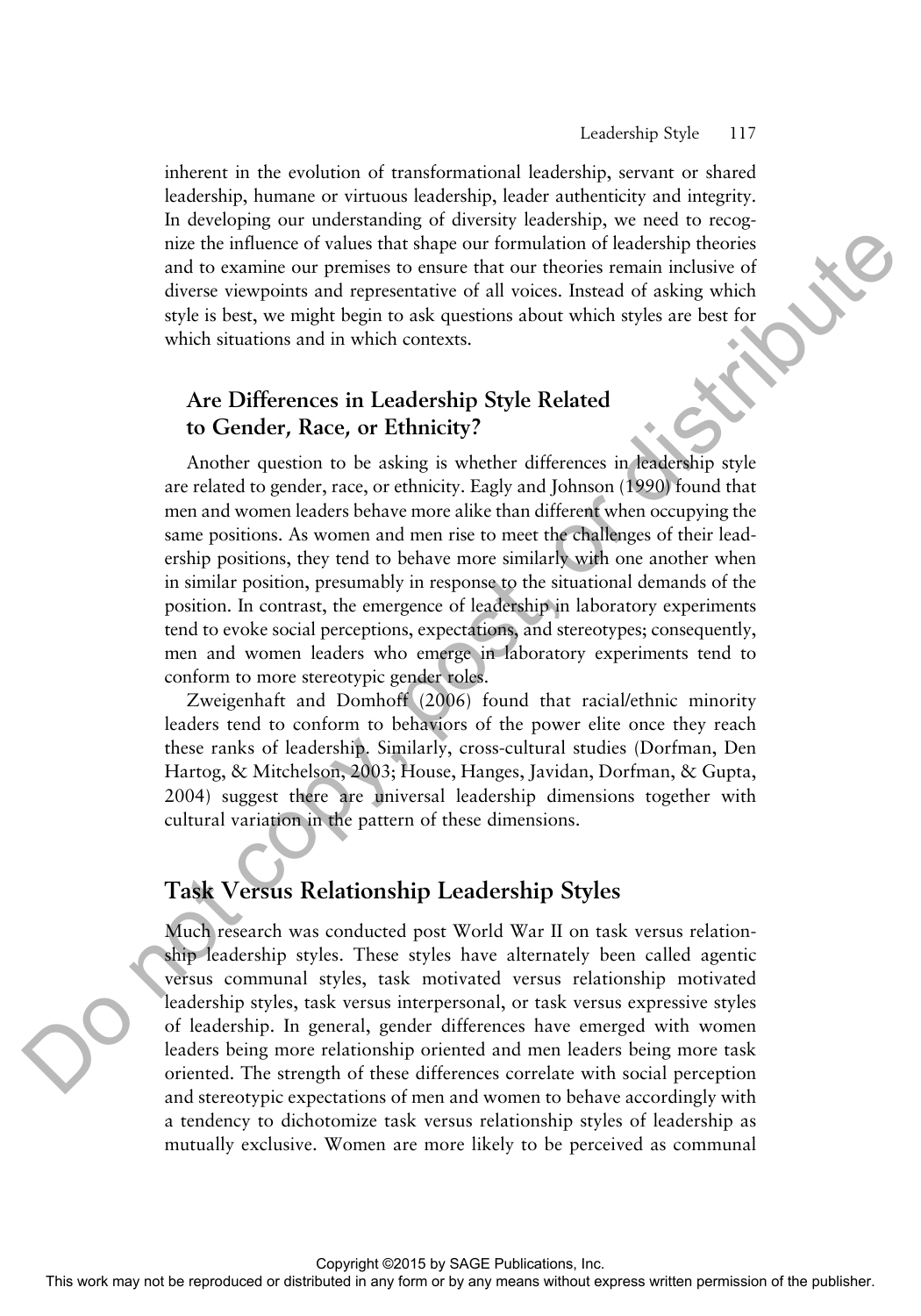and interpersonal, possessing traits of warmth and gentleness that appear more tailored for subordinate and service roles (Kite, Deaux, & Haines, 2008). Men are more likely to be perceived as task oriented and associated with traits of decisiveness that appear more tailored for leadership roles. While these perceptions may have a basis in actual behaviors, their stereotypic portrayal of men and women tends to be constraining while the association of communal traits with weakness is disadvantageous for women. It can result in men and women leaders having different types of social interactions with their men and women supervisors and subordinates and influence the outcomes experienced by each party (Ayman, 1993).

A meta-analysis of leader stereotypes (Koenig, Eagly, Mitchell, & Ristikari, 2011) demonstrated that stereotypes of leaders are culturally masculine, with greater agency than communion traits although this masculine construal of leadership is decreasing over time. Several studies (e.g., Bass & Avolio, 1994) found women to be more attentive than men to "the human side of enterprise" (McGregor, 1985), suggesting that female leaders tend to base judgments more on intuition and emotions than on rational calculation of the relationships between means and ends, more toward social stereotypes of being more interpersonal, selfless, and concerned with others. This can also be viewed as an advantage.

In a meta-analysis of gender and leadership style (Eagly & Johnson, 1990), gender differences did not emerge in organizational studies between interpersonal versus task-oriented style. However, stereotypic gender differences did emerge in laboratory experiments and assessment studies—that is, studies when participants were not selected for holding a leadership position. Social perceptions and expectations apparently influence the leadership styles of women being more relationship based when in situations of selfassessment or when appointed to leadership roles in laboratory studies. Men conformed more toward the social stereotypes of being more task oriented, self-assertive, and motivated to master their environment while women conformed more toward social stereotypes of being more interpersonal, selfless, and concerned with others. not coincid or the representation or distributed or distributed or distributed or the representation of containing which were then any means the state anisotical or between the representation with the containing while the

It is important to note that leadership measurement scales often force a dichotomy when these dimensions are measured as two ends of a continuum; they might be better measured as two separate dimensions where one may be high on both. This would make for a more dynamic process to understand the interaction between leader, follower, and context and measure it as a multidimensional and bidirectional dimension. It also makes clear the need to avoid stereotypic bias and value-driven assignments associated with the task versus relationship leadership styles.

Cross-cultural differences have emerged and are consistent with findings that the emphasis on relationships over the task is more central among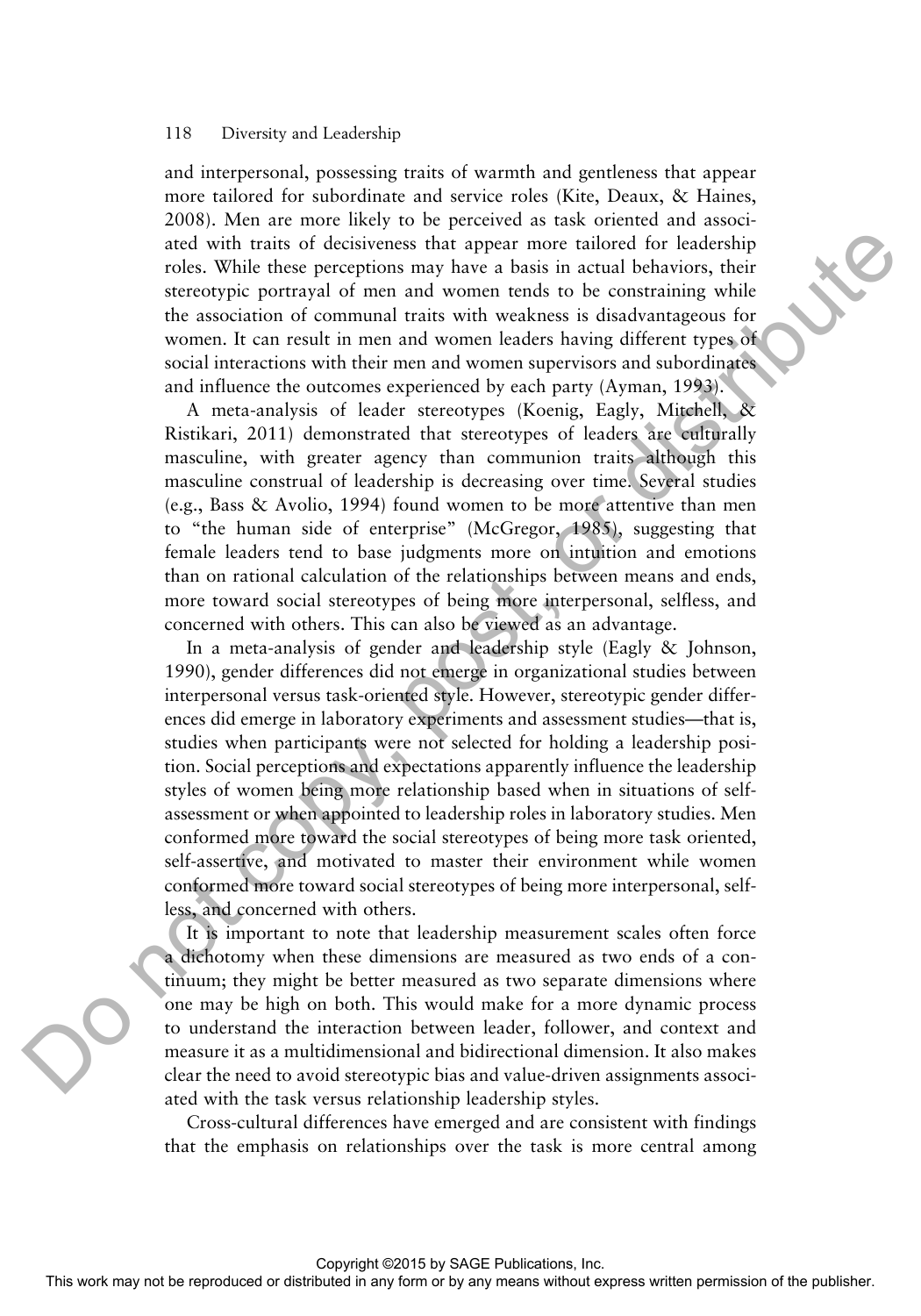Asian, Arab, and non-Western leaders. This plays out negotiation and decision making by leaders whereby these leaders use the negotiation process to evaluate the quality of the relationship; they believe in the long-term gain and that an initial negotiation is one to confirm belongingness as opposed to confirming authority and dominance as might be in the case of negotiation among Westerners. Hence, when non-Westerners "give in," this can be misconstrued by Westerners as "losing" while it is viewed by non-Western leaders as serving the long-term relationship.

#### **Assertiveness**

Assertiveness has been defined as another dimension often associated with effective leadership; it is often juxtaposed with passivity. It is often characterized by confidence and affirming one's rights or point of view without threatening or submissively permitting another to ignore or deny one's rights. It is a characteristic more associated with a task-oriented approach of getting things done and of men. While women are often said to benefit from assertiveness training, men are said to benefit from sensitivity training.

As discussed in Chapter 3, Asian American leaders defined assertiveness to include using indirect means of communication in order to maintain harmony in interpersonal relationships consistent with cultural orientation values. While Westerners may label this as passivity by Westerners, it demonstrates the difference in concept equivalence of assertiveness across cultural groups based on differences in worldviews. Inherent in the dichotomy between task versus relationship oriented leadership styles are the concepts of *Ren-Qing* and *Quanxi* discussed in Chapter 3, which are based on relationships, interpersonal and social obligation, and loyalty. They played a prominent role in business negotiations and leadership styles. The contributed or distributed or distributed or distributed in any first matrix that is the reproduced or distributed in any form or by any means when any means when any means we have a large matrix of the same of the pu

# **Transformational Leadership Style**

Transformational leadership is when leaders and followers engage in a mutual process of "raising one another to higher levels of morality and motivation." Transformational leaders raise the bar by appealing to higher ideals and values of followers. In doing so, they may model the values themselves and use charismatic methods to attract people to the values and to themselves as leaders (Burns, 1978). Kouzes and Posner (2002) developed their model of transformational leadership based on more than 1,300 interviews across private and public sector organizations to consist of five fundamental practices that enable leaders to get extraordinary things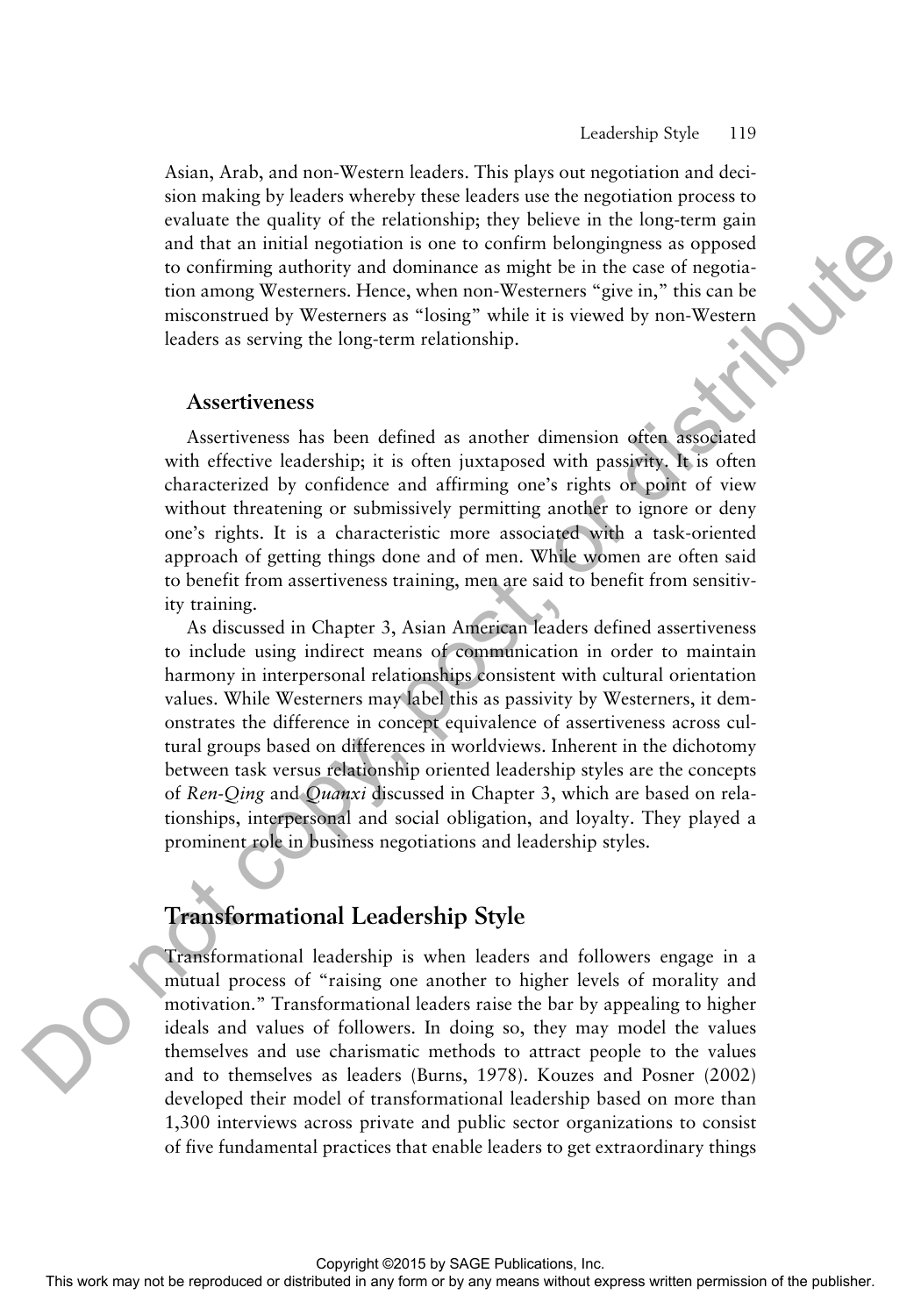accomplished. These include the following: (1) Model the way (2) inspire a shared vision, (3) challenge the process (4) enable others to act, and (5) encourage the heart.

Rost (1991, p. 102) defines leadership as "an influence relationship among leaders and followers who intend real changes that reflect their mutual purposes." To be called leadership, the relationship must be based on influence; this influence is multidirectional, and attempts must not be coercive. Therefore, the relationship is not based on authority but rather persuasion. Influence is often defined as an important component of transformational leadership.

#### **Transformational Versus Transactional**

Initially, research compared transactional with transformational styles of leadership where transactional leaders emphasized the operations, organization, and decision-making processes while transformational leaders emphasized vision, change, and innovation. This evolved to favor transformational styles of leadership starting in the 1980s as U.S. corporations began to experience rapid change with the growth of multinational corporations and international business. Vision, change, and innovation associated as core components of transformational leadership came to be viewed as necessary for leaders in the 21st century to be prepared for rapid changes following a shift from an industrial to a digital age and global society where technology has ushered in rapid and dramatic change.

## **Charisma**

House (1977) proposed a theory for charismatic leadership. It involves attitudes and perceptions of followers about the leader and specifies those traits that increase the likelihood of being perceived as charismatic. These include the following traits: strong need for power, high self-confidence, and strong convictions; impression management and articulation of an appealing vision also increase the likelihood of appearing charismatic. Along with vision, change, and innovation, the charisma of a leader who can unite and inspire the group toward a mutual purpose has been cited as one dimension of transformational leadership (see Burns, 1978). Charismatic leadership has been defined as those leaders with a special magnetic charm or appeal arousing special popular loyalty or enthusiasm for a public figure (as a political leader). Gardner and Avolio (1998) suggest that charismatic leadership is an impression management process enacted theatrically in acts of *framing, scripting, staging,* and *performing.* From the representation of the representation is "an influence celuliconic permission in an any form of the control in any means we have a more than the publisher and publisher and the publisher. The publishers are consid

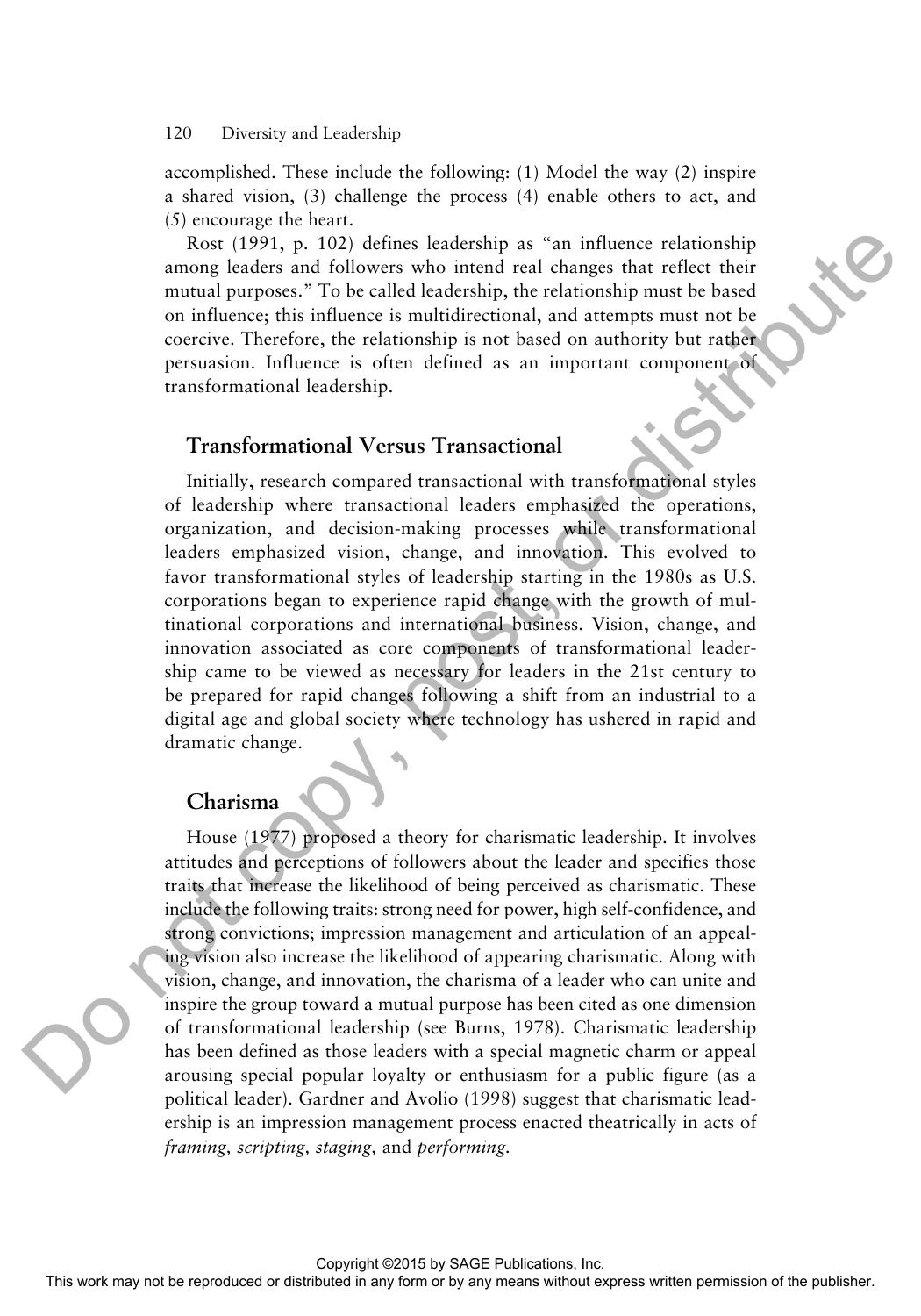Examples of such charismatic leadership have generally involved dominant male figures, such as General Douglas MacArthur, Reverend Martin Luther King Jr., Mahatma Gandhi, Winston Churchill, and Franklin D. Roosevelt. The questions to ask are: Is there a difference between women and men on the dimension of charisma? Does charisma vary across cultures? While charismatic leaders generally convey a commanding presence consistent with masculinized images, this tends to be true of Western leaders. It is interesting to note that non-Western charismatic leaders typically communicate more humanistic and altruistic features of compassion, modesty, and benevolence. Witness the images of Mahatma Gandhi, Nelson Mandela, and the Dalai Lama, who are noted for their compassion and endurance amidst adversity. Their quotes reflect their different styles of leadership. Mahatma Gandhi, preeminent leader of Indian nationalism, was known for his pacifist stance while in India: "Always aim at complete harmony of thought and word and deed. Always aim at purifying your thoughts and everything will be well" (Gandhi, n.d.). Nelson Mandela was imprisoned for 27 years for his antiapartheid political activity in South Africa and later the first African president from 1994 to 1999. "It is better to lead from behind and to put others in front, especially when you celebrate victory when nice things occur. You take the front line when there is danger. Then people will appreciate your leadership" (Mandela, n.d.). The Dalai Lama, in exile since 1959 in India following the failed Tibetan uprising, is known as leader of the Tibetans. "The topic of compassion is not at all religious business; it is important to know it is human business, it is a question of human survival" (Dalai Lama XIV, n.d.). Roosevelt. The quotient may not be a cheap difference by a<br>sympatric contents. While that is maker a permission or the representation of<br>the representation of the publisher and the publisher. The content or<br>the publisher

We have some qualitative evidence that charismatic women leaders do not present with a loud and commanding presence as men. Mother Teresa, known for her humility and servitude, has been a model to many worldwide. Rather, charismatic women might be more distinguished by their nurturing and smiles. The examples below illustrate this point. When Nancy Pelosi was elected as House Minority leader in 2002, she became the first woman ever to head a party in either chamber of the U.S. legislature. McGrory (2002) wrote, "He is called the Hammer. She's a velvet hammer. He is Tom DeLay, the newly elected House majority leader, who is all coercion and threat. She is Nancy Pelosi of California, who is all persuasion and smiles." This description reflects the gender bias and differential language used to describe women leaders in masculinized contexts. Though pointing to Nancy Pelosi's collaborative and interpersonal strengths, the description reflects the tendency to "feminize" women leaders to suggest weakness or incredulity when women behave as decisive and effective leaders. Anson Chan, former Secretary of State in Hong Kong, is someone about whom there is uniform consensus about her charisma. When asked about charisma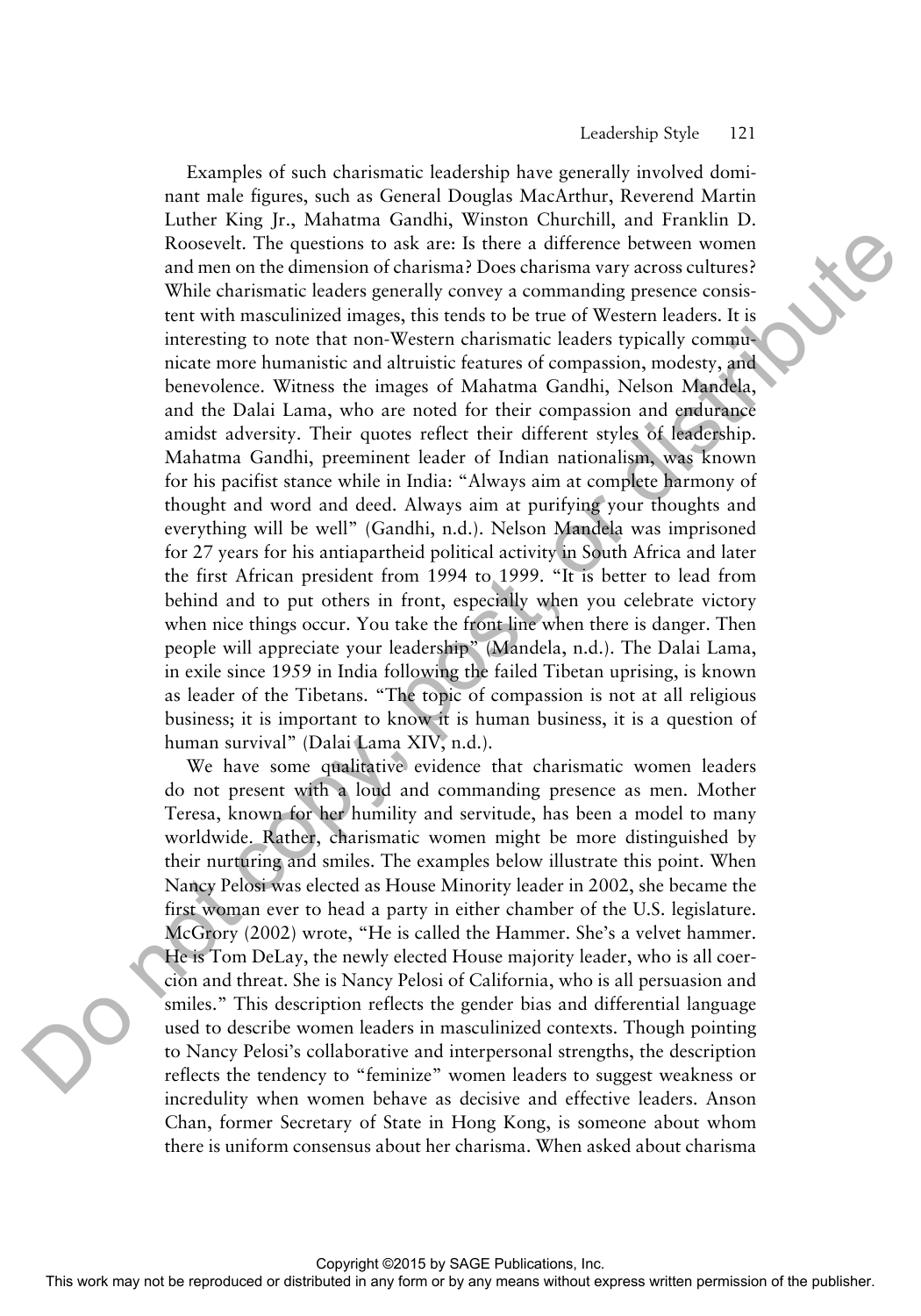in men and women, she said: "I actually think it's an advantage to be a woman. Not that I took advantage. I have a reputation of always being approachable. I always have this big smile on my face, which makes a lot of people very happy. People feel that I'm approachable, that I'm a good listener, and that I'm prepared to listen to what they say. But at the same time, lots of women look up to me because they think that I'm a very good role model" (Chin, 2013). What is emphasized as charisma in both of these women leaders is their persuasion and smiles.

Related images about strong women include Nancy Pelosi and Hillary Clinton's leadership described as a "Velvet Glove with an Iron Fist." The image reflects the mystique of women—for strong women, their guise of softness, and the ambivalence about strong women. Consider the mixed images about Hillary Clinton, former U.S. Secretary of State, who brought disdain because of her strong and commanding style; she was viewed as cold and unfeeling—that is, "unfeminine." She was "redeemed" during her run for president after she cried, showing emotion "befitting of women."

Again, the issue of concept equivalence plays a role in defining charisma. It may be defined differently across gender and cultural groups. Whether or not the definition of transformational leadership includes charisma conveys masculine versus feminine images of transformational leadership. Those definitions, which include charisma as a commanding presence, are more aligned with masculine definitions. Those definitions that stress vision and change suggest that transformational leadership is more of the exchange between leaders and followers and are more aligned with feminine definitions of relationships. In those empirical studies using the latter definition of transformational leadership, women emerge as being more transformational and having an advantage.

Charismatic leadership, as defined by some, is how leaders communicate that they truly care about the group's welfare and are willing to go the extra mile. These examples of charismatic leadership are based on the relationship between leader and follower, not solely on the personality of the leader. William Clinton, former U.S. president, was noted for how he could communicate "I can feel your pain and I'm willing to do something about it." Central to Mother Teresa and the Dalai Lama's appeal was their appeal to members' motives and aspirations; they motivated followers to go beyond self-interest; their dedication to the cause and willingness to engage in personal sacrifice and danger was lauded. This element of selfsacrifice, associated with religious and Eastern philosophies, tends to characterize their charisma in contrast with the commanding and influential presence of General George S. Patton who said, "No bastard ever won a war by dying for his country. He won it by making the other poor dumb or people very language. People in the reproduced or the reproduced or the reproduced or the reproduced or the reproduced in any form or by the reproduced in any form or by an increase the reproduced in a mean sy means th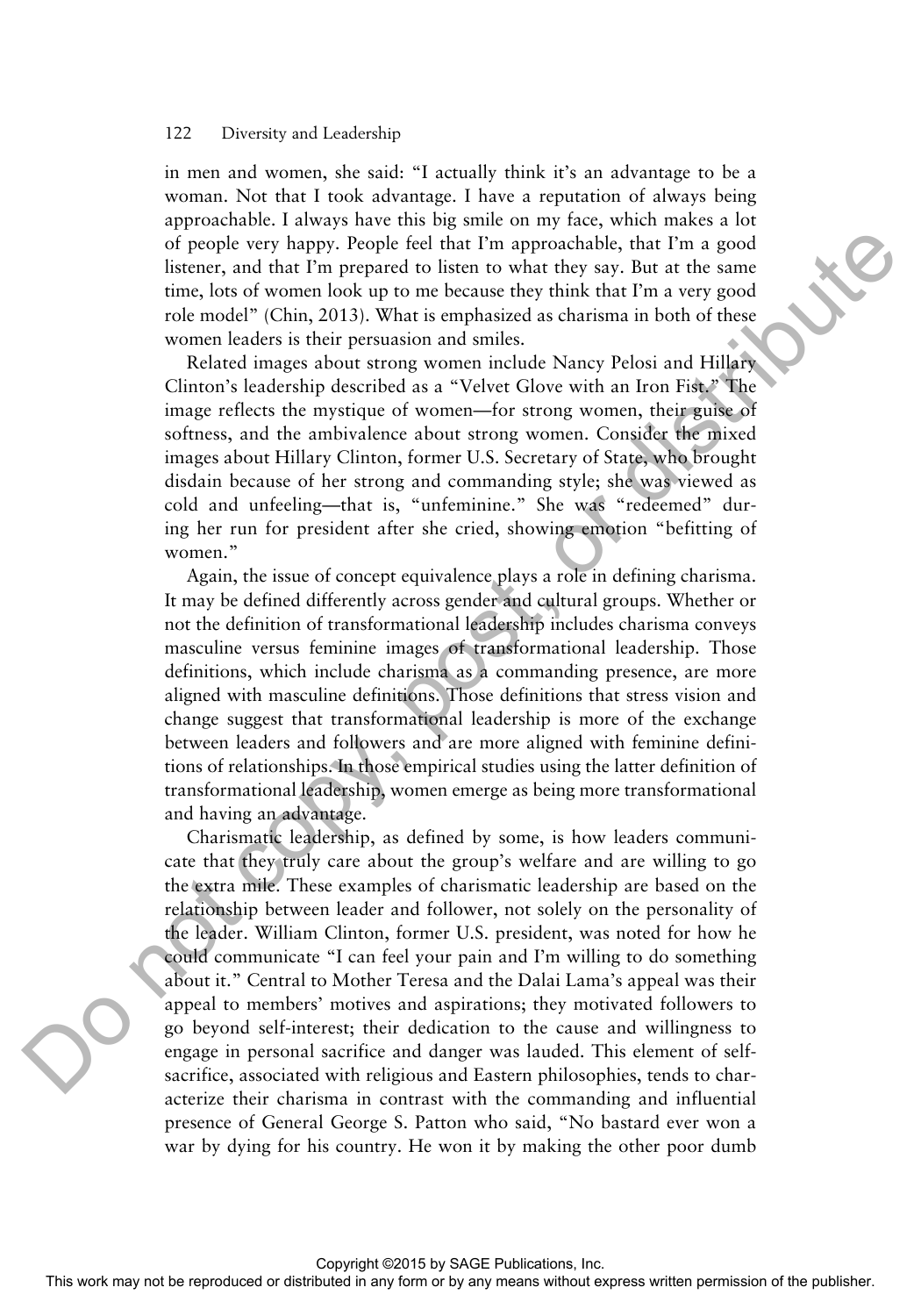bastard die for his country (Patton, n.d.)" and of Winston Churchill who said, "We shall defend our island, whatever the cost may be, we shall fight on the beaches, we shall fight on the landing grounds, we shall fight in the fields and in the streets, we shall fight in the hills; we shall never surrender" (Churchill, 1940).

#### **Cultural Variation**

A meta-analysis of transformational, transactional, and laissez-faire leadership styles among women (Eagly, Johannesen-Schmidt, & van Engen, 2003) found that female leaders were more transformational than male leaders and also engaged in more of the contingent reward behaviors that are a component of transactional leadership. Male leaders were generally more likely to manifest the other aspects of transactional leadership (active and passive management by exception) and laissez-faire leadership. The small but significant differences are consistent with feminist principles of inclusion, collaboration, and social advocacy. Despite stereotype-based suspicions that women might not be effective leaders, these differences displayed by women leaders are generally associated with good managerial practices in current-day organizations (e.g., Judge & Piccolo, 2004).

Women leaders have been found to be more transformational compared with men leaders although the differences are small but significant. We might attribute this to the "feminine" features associated with images of competent men leaders as transactional or task oriented. Or we might attribute this to feminist leaders "challenging the status quo" of male privilege and their marginal status in the ranks of leadership aligned with equity goals. Hence, they are more likely to promote change and innovation.

The measurement equivalence of transformational leadership has been tested across cultures. In most cultures, three styles of laissez-faire, transactional, and transformational leadership have been found, but the behaviors defining them are not the same (e.g., Den Hartog, Van Muijen, & Koopman, 1997). Bass (1990) provides an example that boasting about one's competence is inspirational and builds confidence in subordinates in Indonesia, but doing so in Japan is considered to be unseemly. On the whole, many cross-cultural studies have demonstrated the validity of transformational leadership (Judge & Piccolo, 2004). However, Chin (2013) found that diverse leaders of color in the United States endorsed transformational leadership as a preferred leadership style on a quantitative survey; however, follow-up individual interviews and focus groups showed that they preferred collaborative leadership models but felt they needed to aspire to transformational leadership styles (because they are in vogue). This work may not be reproduced or distributed in any form or be reproduced in any form or be reproduced or the reproduced or the publisher and the publisher and the publisher and the publisher and the publisher and the p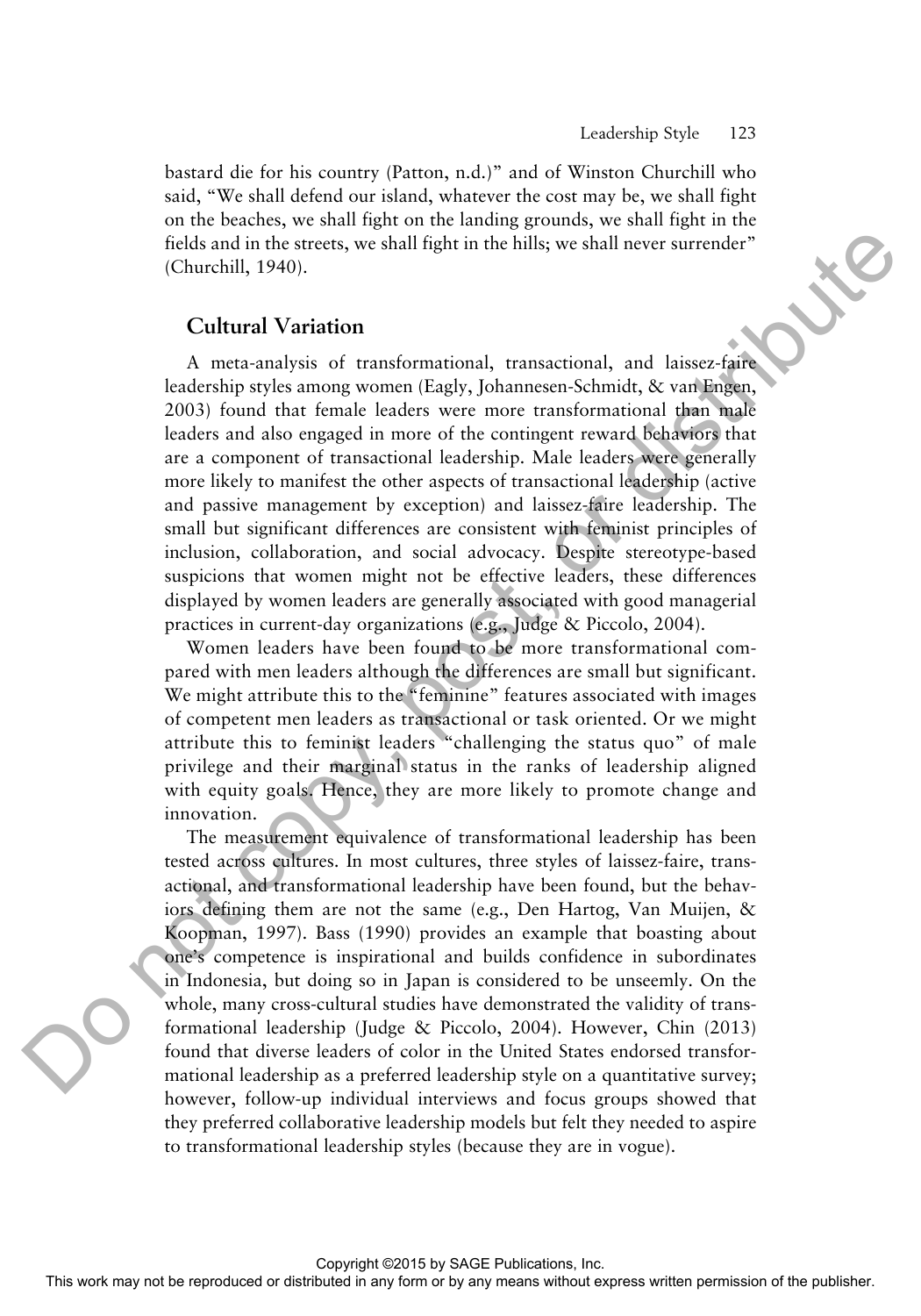# **Collaborative Leadership Style**

As the women's movement and civil rights movement of the 1960s raised our consciousness about gender and racial/ethnic inequities and oppression, collaborative leadership styles emerged. Central to this style are values of collaboration and empowerment with concepts of "shared power" and "servant leader" emerging as models of leadership. This was a shift from power to empowerment in response to experiences of oppression in the United States and the emergence of social responsibility gaining prominence as a concern of leadership.

Hank Rubin (2009) described "a collaboration [as] a purposeful relationship in which all parties strategically choose to cooperate in order to accomplish a shared outcome." He says: "You are a collaborative leader once you have accepted responsibility for building, or helping ensure the success of, a heterogeneous team to accomplish a shared purpose. Your tools are (1) the purposeful exercise of your behavior, communication, and organizational resources in order to affect the perspective, beliefs, and behaviors of another person (generally a collaborative partner) to influence that person's relationship with you and your collaborative enterprise and (2) the structure and climate of an environment that supports the collaborative relationship" (p. 17). or constitution and computed or distribute inequitions in all presents with the constraints of the same or "but any form or "but any form or by any means of the computed in the publisher and computed in a mean of the publ

Collaborative leadership styles have become increasingly popular with growing recognition of the diverse and global environment in which we live. This leadership style is viewed as enabling leaders to be at the forefront of change, and for leaders to be able to work across groups together in a global environment. It has led to growing recognition of the importance of flexibility and adaptability for effective leadership in the 21st century.

Today's most pressing challenges in society include issues such as managing resource constraints, controlling health care costs, training the 21st century workforce, developing and implementing new technologies, and stabilizing financial systems to foster sustainable economic growth. The future of collaborative leadership depends on the ability of leaders to engage and collaborate with the business, government, and social sectors. Nick Lovegrove and Matthew Thomas (cofounders of The InterSector Project) writing for the *Harvard Business Review* (2013), interviewed over 100 leaders who have demonstrated their ability to engage and collaborate across these three sectors and found six distinguishing characteristics:

- Balanced motivations. A desire to create public value no matter where they work, combining their motivations to wield influence (often in government), have social impact (often in nonprofits), and generate wealth (often in business)
- Transferable skills. A set of distinctive skills valued across sectors, such as quantitative analytics, strategic planning, and stakeholder management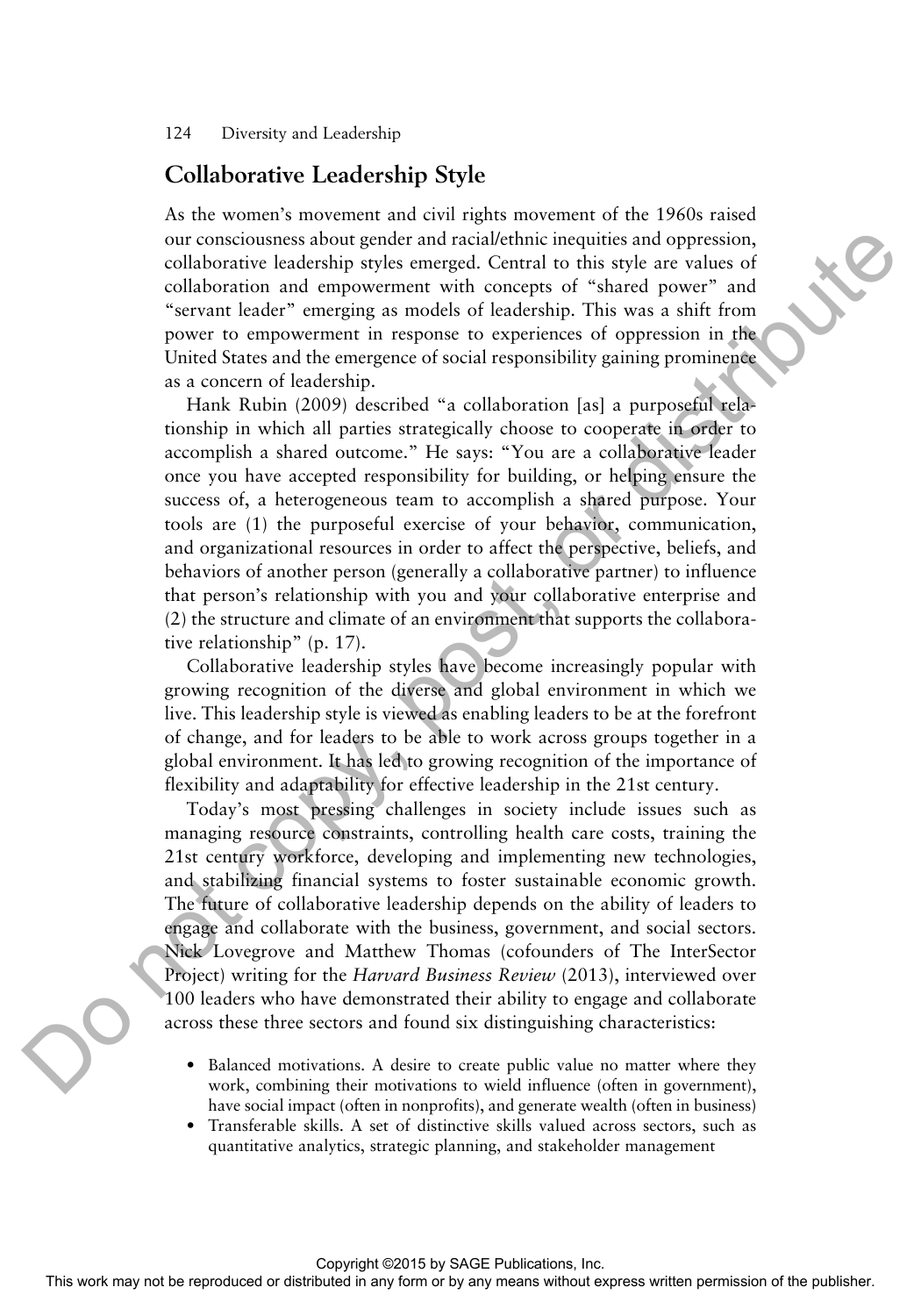- Contextual intelligence. A deep empathy of the differences within and between sectors, especially those of language, culture, and key performance indicators
- Integrated networks. A set of relationships across sectors to draw on when advancing their careers, building top teams, or convening decision makers on a particular issue
- Prepared mind. A willingness to pursue an unconventional career that zigzags across sectors and the financial readiness to take potential pay cuts from time to time
- Intellectual thread. Holistic subject matter expertise on a particular intersector issue by understanding it from the perspective of each sector

For collaboration to be effective there must be mutual respect of the cultures and identities that each member brings. This has not been common in more traditional organizations and institutions where an emphasis on hierarchy occurs. Managers are typically expected to manage a team of people with a set of resources; success, power, and influence are defined by having more people and more resources to control. In contrast, effective collaboration is contingent on managing people and resources outside one's control. Collaborative leadership also reflects cultural value orientations and the negotiation that occurs across diverse social and task-oriented groups.

## **Women and Collaboration**

Research has demonstrated that women have a somewhat more democratic and participative style than men (Trinidad & Normore, 2005), perhaps because people resist women who take charge in a particularly assertive manner. In meta-analyses of studies on leadership styles of women and men, female leaders are somewhat more transformational than male leaders, especially in mentoring and developing workplace colleagues. They tend to adopt a positive managerial approach that trades on rewards rather than a negative approach that trades on reprimands (Eagly, Johannesen-Schmidt, & van Engen, 2003; Eagly & Johnson, 1990). This evidence supports the tendency for women to adopt a more collaborative, cooperative, or democratic leadership style and for men to adopt a more directive, competitive, or autocratic style, which has emerged in all types of studies. What is striking is that women seem to be intentionally different and more collaborative based on differences in personality and social interpersonal skills. The means that the state or the reproduced in a some state of the publisher or distributed in the reproduced in any form or by any means were any means were any means were allowed in a subject to the best means were allow

#### **Collectivism**

Collective leadership, simply stated, is leading together as partners according to Petra Künkel, who defines it as "the capacity of a group of

Copyright ©2015 by SAGE Publications, Inc.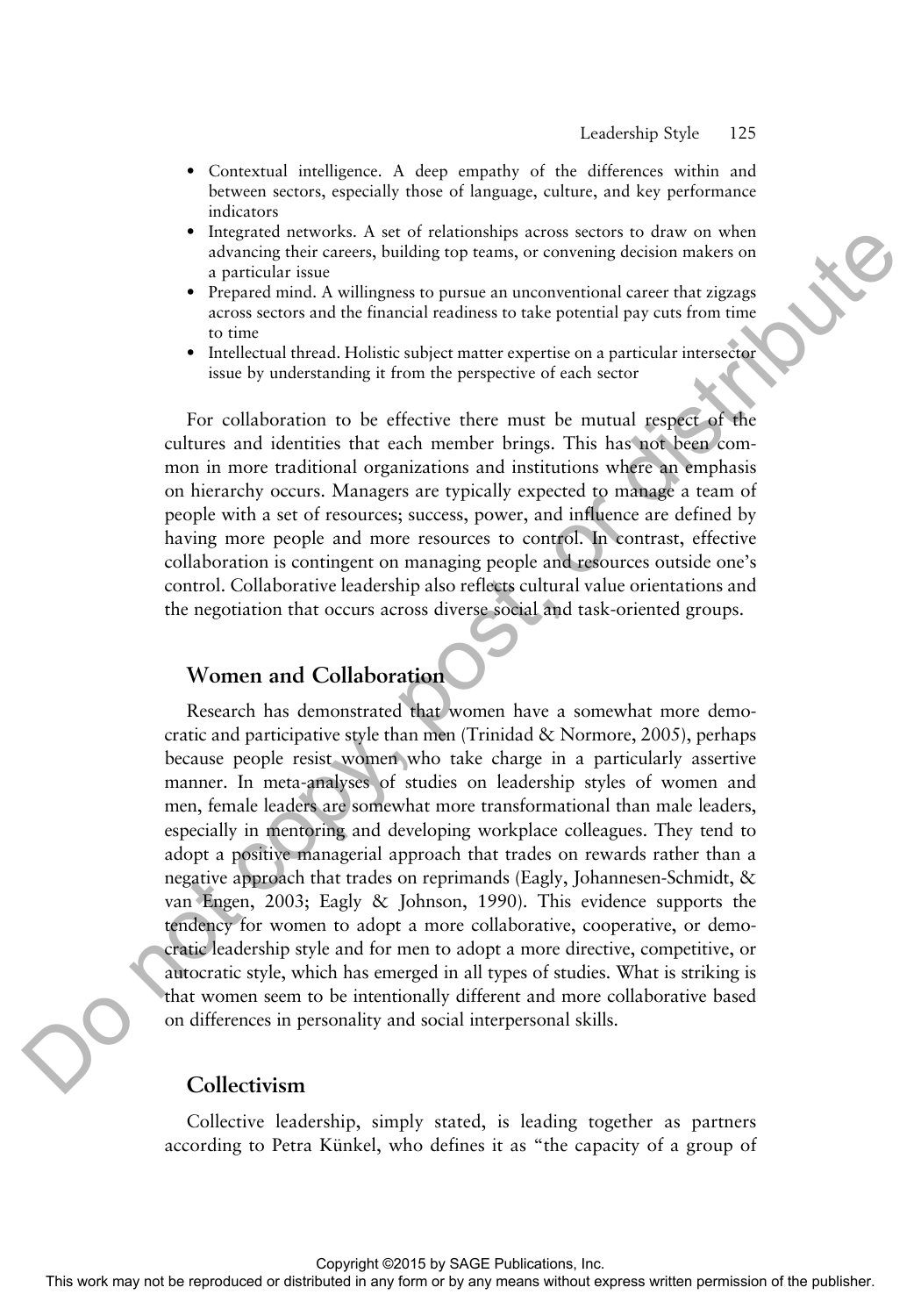leaders to deliver a contribution in service of the common good through assuming joint and flexible leadership, according to what is perceived and required." Each coleader feels no need to personally stand out or impose his or her views but cultivates the ability to know or sense what needs doing. In many non-Western cultures, leadership is considered a collective rather than an individual capacity; leadership is defined then as a relationship or a process, not a person, which contrasts with Western cultures that often emphasize who the leader is.

Unlike individual heroic leadership, coleadership embraces the diversity of people and perspectives and frees up self-initiative and collective intelligence. When practiced across sectors, it creates the conditions for societal learning and innovation through an increased sense of interdependence and a deeper trust in self-organization.

The distinguishing feature of a collaborative leadership style is working with members, using a team approach, and acknowledging their input, while a transformational leadership style is distinguished by the influence a leader has on the members. Collectivistic dimensions underlie this style and are consistent with many Eastern cultures and racial/ethnic minority groups in the United States. In fact, a collaborative style of leadership was preferred over a transformational style of leadership among racial/ethnic minority group leaders studied by Chin (2013). In endorsing a collaborative leadership style, these diverse leaders of color saw it as more central to a consensus-building process, ensuring that all voices are heard and engaging members and the community in the process of leadership. This style better reflected their collectivistic view over an individualistic view of society and their cultural orientation values. Or her rivers in a distributed in an individual map is the result of the reproduced or distributed in a meta-<br>statistical map is detected in a meta-publisher in a reduced or permission of the publisher. Change of the publ

In recognition of the difference between collectivist and individualist societies, Gauthier (2011) proposes the following model of collective leadership that integrates three new areas of leadership theory:

- Shared/distributed/rotating/collective leadership (lateral or peer influence, concertive action)
- Complexity leadership (entanglement between top-down, bottom-up, circular)
- Leadership as a relational process (interpersonal influence, dialogue, mutuality)

There is mutual adjustment among and between members and leaders a shared sense making and collective learning. DAC leadership outcomes include the following: (1) Direction: understanding and assenting to the value of the collective's goals; (2) Alignment: organizing and coordinating knowledge and work; and (3) Commitment: members subsuming their own efforts and benefits within the collective effort and benefit.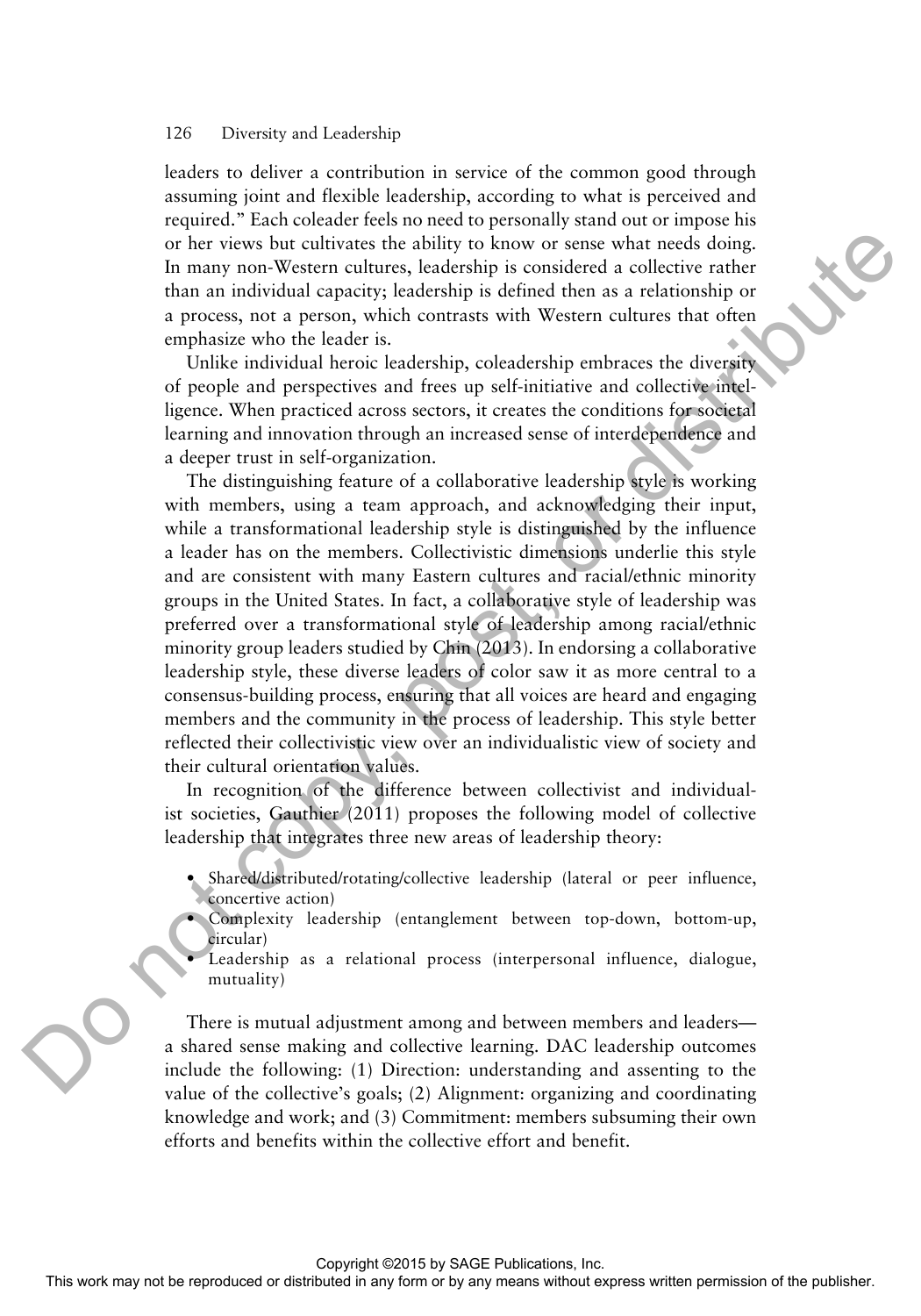#### **Team Leadership**

Related to collaborative leadership is team leadership that focuses on groups working together to achieve a specified outcome. Groups that bring together diverse individuals have been shown to outperform more homogeneous groups because they ordinarily include members with differing ways of representing and solving problems; however, this can depend on the individual consideration given by leaders to its members (Homan & Greer, 2013). While diversity in teams can initiate subgroup categorizations of creating "us-them" distinctions and reduce interpersonal liking, low trust, and high levels of conflict that impedes team outcomes of performance and satisfaction, diversity can also initiate the exchange and processing of different perspectives and ideas, which can enhance team performance and satisfaction. Diversity in composition of group members brings advantages because the best solutions to complex problems generally result from teams that apply differing tools and skills. group was work may not be reproduced or the reproduced or distributed in any form or the publisher any form or the publisher any form or the publisher any form or the publisher and the publisher. The publisher and the publ

The challenge for organizations is to leverage this potential by promoting diversity in groups and its leaders while working to lessen the conflict, communication barriers, and lack of mutual respect that can develop between in-group and out-group members (e.g., Polzer, Milton, & Swann, 2002; see review by van Knippenberg & Schippers, 2007). Considerate leaders "show concern and respect for followers, look out for their welfare, and express appreciation and support" (Judge, Piccolo, & Ilies, 2004, p. 36). Leaders who are themselves from groups traditionally excluded from leadership may be more likely to have the consideration attending to relationships and individual need and the multicultural competence to manage the challenges of a diverse workgroup and to reap its advantages.

### **Servant Leadership**

Also related to collaborative leadership is servant leadership, which reflects attempts to transform leader-member relationships to be more egalitarian by redefining the relationship to be one of servant leaders responding to the needs of followers. Servant leadership was first developed by Robert K. Greenleaf (1977) and became one of the popular leadership models in reaction to concerns about the abuse of power among leaders. Servant leaders achieve results for their organizations by giving priority attention to the needs of members and those they serve. They are humble stewards of their organization's resources (human, financial, and physical). Servant leadership was made popular with the late Dr. Martin Luther King Jr. and has been described as one of the ways in which President Obama is representative of the modern ethnic minority leader, demonstrated by his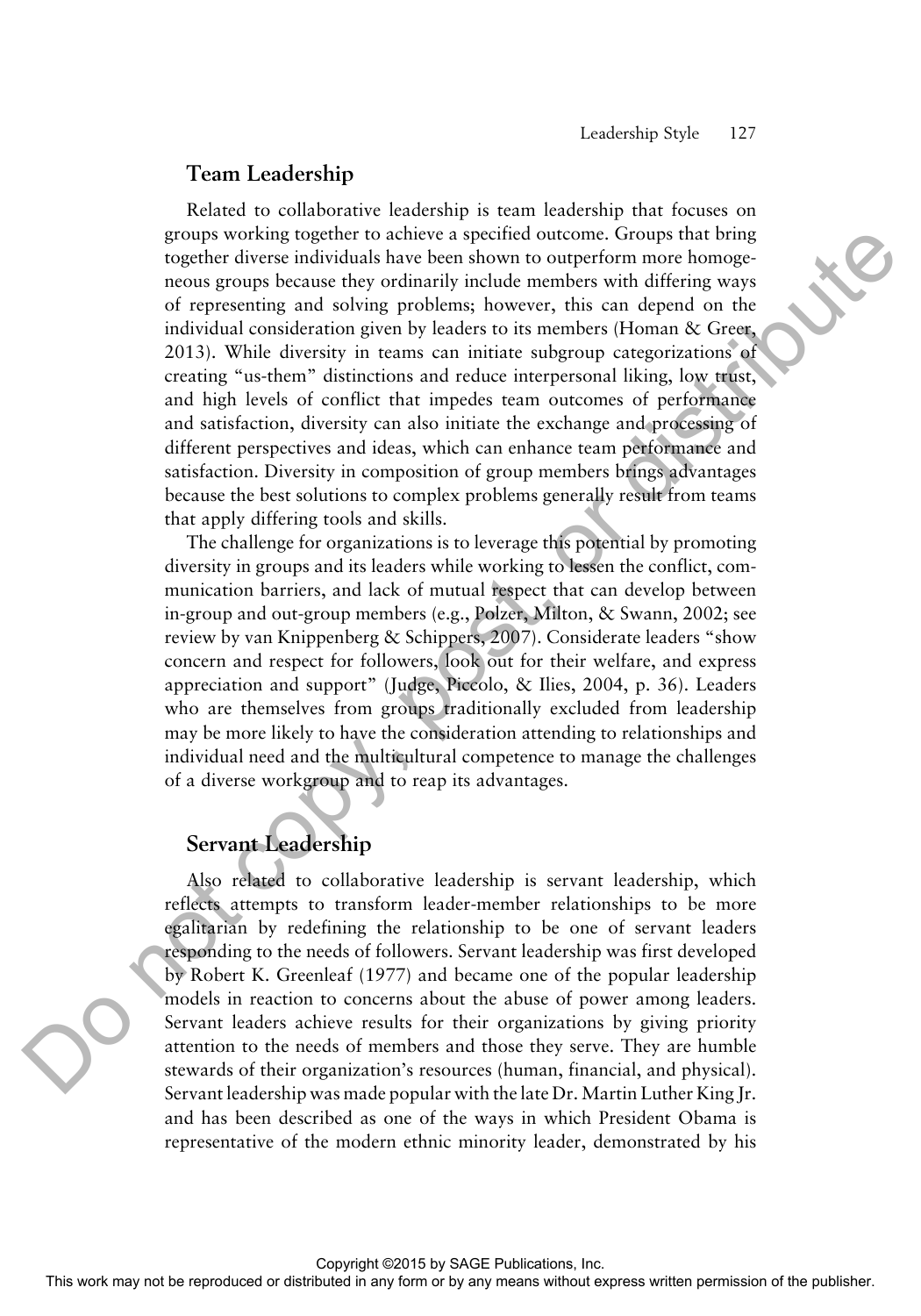early career as a community organizer. He used the community and a sense of purpose beyond himself as he orchestrated one of the most inclusive and expansive presidential campaigns in the history of the United States of America; his message was about the people and the goals he was trying to reach and solve for the collective good.

In most contexts today, top-down, command-and-control leaders no longer provide the most effective or admired type of leadership (Eagly & Carli, 2007). In response to these changes, scholars of leadership have increasingly emphasized that effective leadership emerges from inspiring, motivating, and mentoring followers. Such leadership is embedded in interpersonal exchanges and dialogues in organizations in which leadership is distributed throughout the organization as both followers and leaders take responsibility for adapting to challenges (e.g., Graen & Uhl-Bien, 1995; Spillane, 2006)—often described as shared leadership. Collaborative leadership styles are essentially a focus on the issues of power in the exercise of leadership; who holds the power and how it is distributed. America; bis measure was about the pople and the goals he was trying to<br>
In anot contrast malay, top-down, command-canternal canders mo<br>
League Trovids the more tierative or administration of the calculation<br>
League 2001.

## **Ethical Leadership**

Recent research has tried to understand moral behavior in the workplace mainly from an intrapersonal perspective, blaming ethical failures on the person's moral character, moral development or moral identity, or on isolated aspects of the situation. In doing so, little attention has been paid to the interplay between the person and the interpersonal context in which this behavior takes place. An emphasis on ethical leadership addresses the question studied by Zimbardo (2007) on how good people do bad things. In describing the dark side of leadership and power, he uses it to mobilize change in the concept that everyone can be a hero by making one small change.

Scandals involving leaders at the beginning of the 21st century such as Enron and Penn State (see Chapter 2) seem to have resulted in an increased emphasis on virtue and ethics as a goal for redefining leadership. Is there a need for leaders to act with virtue?

#### **Virtuous Leadership**

According to Kilburg (2012), five virtues espoused by Plato and Confucius have endured the test of time. These virtues frame the three essential components of effective leadership: strategy, character, and influence. Strategy involves setting the direction for where to go while influence is the ability to create meaningful relationships with others through which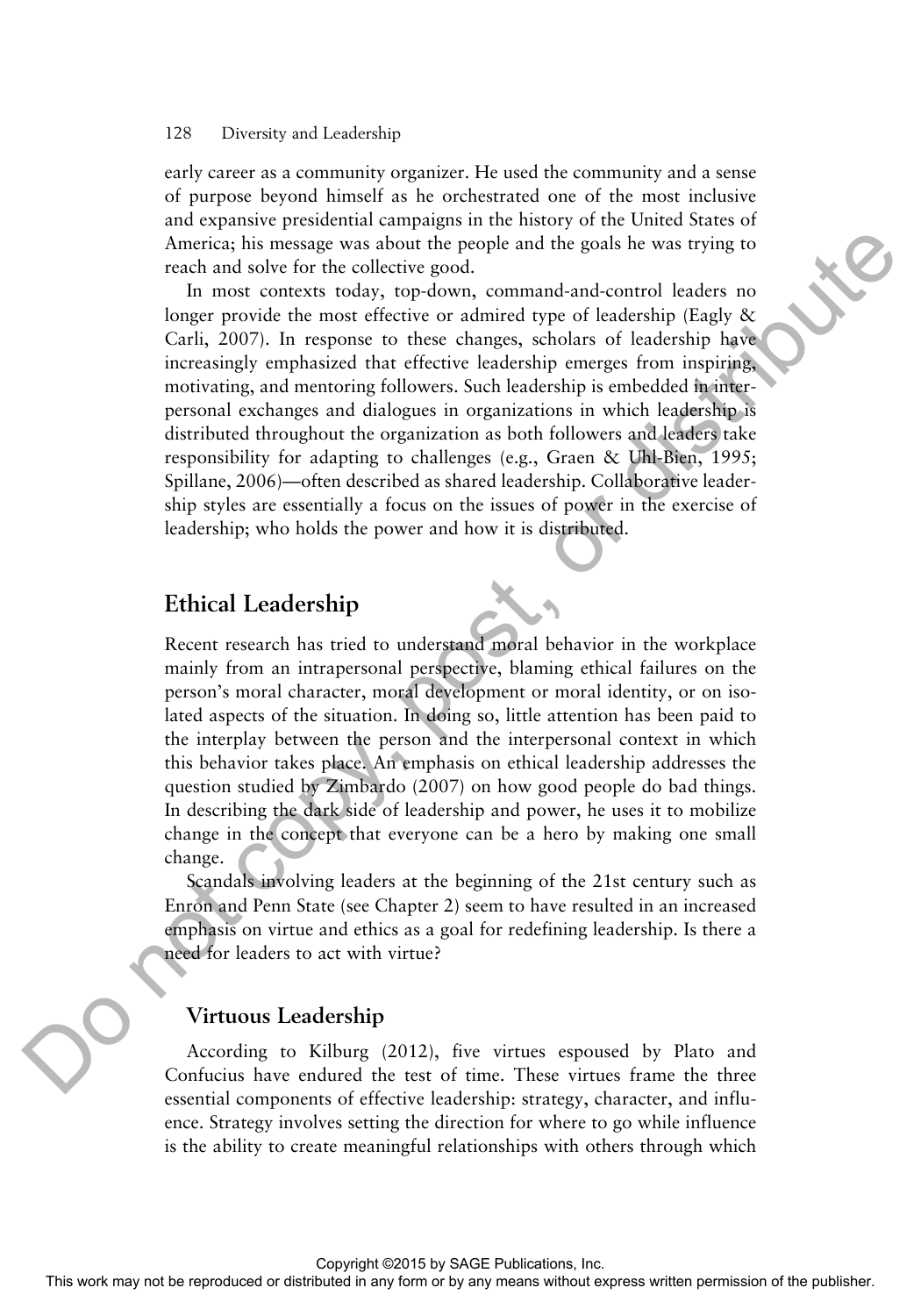work of the organization is accomplished. Character is the continuous exercise of virtuous behavior.

According to Kilburg, leaders must be virtuous human beings. Using a philosophical model to understand the "what and how" of effective leadership, he frames this as an exercise in answering two important questions: What are we to do? What are executives to do to lead their organizations? How do leaders determine identity (character) of an organization and strategic direction it will pursue and influence how it will go about achieving its organizational goals?

To be virtuous means having the five Socratic virtues or character strengths: wisdom, courage, temperance, justice, and reverence, which are essential to leadership competence. Good leadership occurs when the process of discerning, decision making and action involving these virtues is followed. Kilburg distinguishes corrupt leadership and derailment of leadership when leaders deviate from these virtues. He conceptualizes where leadership goes awry in terms of psychodynamic conflict and identifies the seven deadly leadership errors tied to failures to follow these virtues. These virtues mirror some of the traits currently emphasized in the leadership literature: Wisdom is cognitive strength in acquiring and using knowledge, courage is emotional strength and the will to accomplish goals in the midst of opposition, temperance is the exercise of moderation, justice is ethical behavior and doing what is right, and reverence is an adherence to order and hierarchy. Using a competency approach, Kilburg delineates the virtues into skills that can be learned, ties them to behavioral principles, and uses case examples to support the success of his model. cooplished models complex may not be reproduced or distributed index in a control or distributed or do the reproduced in any form or distributed in any form or distributed in any means of the any form of the serection of

Kilburg integrates a global context with the organizational context of leadership, of comparing and contrasting historical 20th century leadership with 21st century leadership. The context for global leadership is placed amidst a comparison of the change in society 2010 from a century ago in 1910. None of the developments today were foreseen by leaders of nations and businesses a century ago. There has been a radical transformation in the geopolitical and economic systems of the world with a movement from imperialism to an unraveling of the empires of the 19th century toward the growth of democracies as a predominant form of government. Population growth has climbed dramatically. Science and technology today, influencing our speed of communication, information exchange, and global output of goods and services, outruns the imagination of those from a century ago.

Li (2012) draws on philosophy to compare differences between Asian versus Western learners and draws implications for virtuous leadership as well. The Asian learner is internal with a worldview emphasis on "to be" but is external in his or her learning outcomes to be altruistic. This contrasts with the Western learner who is external with a worldview emphasis on "to do" but is internal in his or her learning outcome to gain knowledge.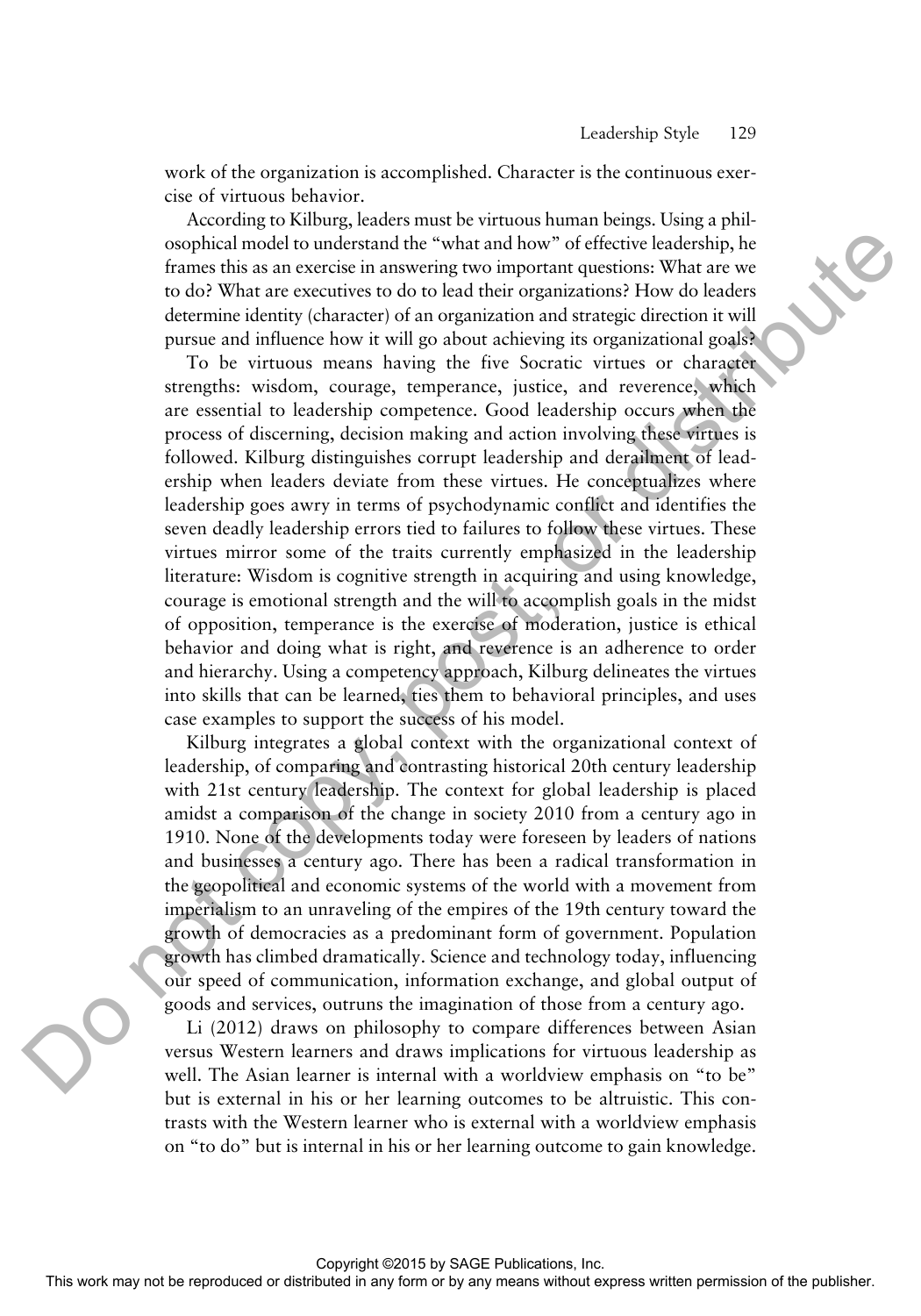## **Failure of Leadership**

Penn State University's firing of its President, Graham B. Spanier, and head football Coach, Joe Paterno, was a historic moment in 2011. It was a sanction against the failure of leaders to act and to uphold their ethical responsibility to protect those in their charge. What was being challenged was that leaders cannot allow the politics of athletics and the power of money to win over their judgment and ethical responsibility to act. In this public and profound action, college athletics and higher education will never be the same. The message was that cultures of silence that enable sexual abuse in the interest of the sport and the high money stakes will not be tolerated. Expectations of leadership will be held to a higher standard.

Former assistant coach of Penn State University, Jerry Sandusky, was charged with sexually assaulting eight boys before and after his retirement in 1999. Even after reports alleging sexual abuse, Sandusky was allowed continued access to young boys. University officials from the coach to the president were held responsible by its board of trustees, a first given that President Spanier and Coach Paterno were not the perpetrators. In holding leadership to a higher standard, the burden of responsibility did not stop with Coach Paterno reporting the alleged sexual abuse; he needed to ensure that action was taken. It elevates the ethical responsibility of our leaders to act and holds them to a higher standard of reporting. Fract may not be reproduced or the reproduced or the reproduced or the reproduced or the reproduced or distributed or the reproduced or the reproduced or the rest of the publisher of the publisher. The rest was not be rep

From this incident, we must question how the values of a masculinized context of athletics and college football could have allowed this sexual abuse to go on for 20 years. No longer is it a man's world and privilege to engage in such behavior while other men looked the other way and blamed the victim. The Penn State scandal signals and symbolizes a sea change in our society in which leaders have the burden of responsibility to act, protect, and stop it.

## **Fairness: Procedurally Fair**

De Cremer and van Knippenberg (2002) bring in the dimension of procedurally fair leaders who do not need to be charismatic to engender cooperation and vice versa. Instead of leadership based on the personality of the leader to influence and motivate followers as in transformational leadership styles, humane and ethical leadership is based on principles of fairness, integrity, and ethics. This concept of fairness and distributive justice has been found to weigh in judgments of effective leadership. More importantly, these judgments of fairness are influenced by the social identities of the leaders.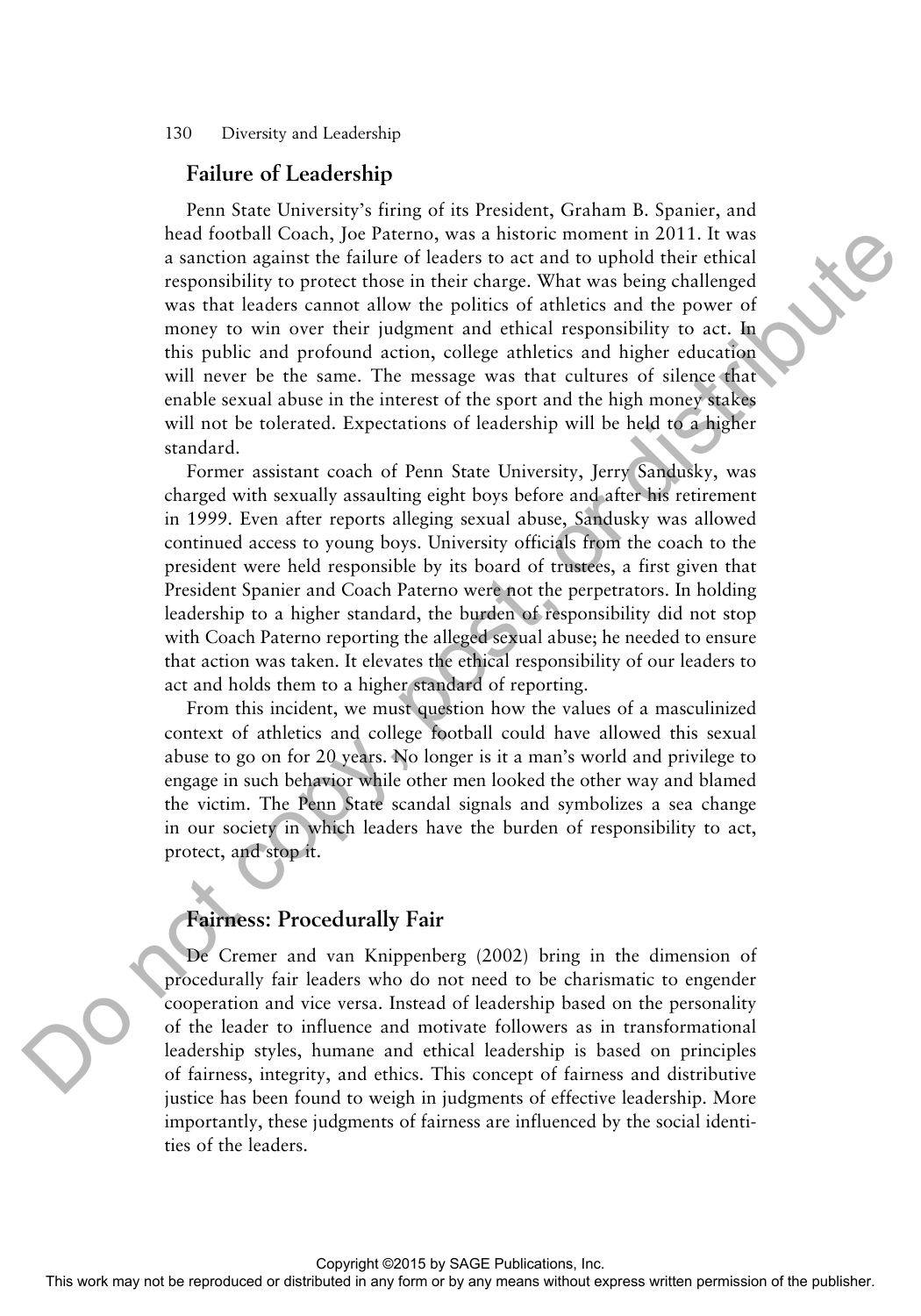## **Humane Leadership**

Humane leadership is growing in importance within the leadership literature. Described as one of the leadership dimensions in the GLOBE studies, endorsement of humane leadership was also found to be important among diverse leaders of color (Chin, 2013). Similarly, it has characterized the leadership styles of many Eastern leaders, including the Dalai Lama and Mahatma Gandhi as described in Chapter 4. Ayman (2004) similarly described it as a dimension of benevolent paternalism as described in Chapter 2. An important underlying principle is that of compassion found in many Eastern cultures. It leads to a social justice orientation or sense of social responsibility as a goal and outcome of leadership.

#### **Confucian Leadership**

Lao Tzu, a Chinese philosopher, in his "Moral Principles" quoted in Tsui, Wang, Xin, Zhang, and Fu (2004, p. 18) says: "As for the leader at the very top, it is best if people barely know he exists. Because he says very little, his words have more value. And when the work is done, the people are pleased because they think they did it all by themselves." This opening quotation from the writings of the Chinese philosopher Lao Tzu speaks to a unique cultural specific leadership style steeped in Chinese traditions and values. Although there are a variety of leadership styles in presentday China, many of the leadership styles are grounded in Confucian and Daoist principles and teachings, Communist tenets, and selected influences from the Western world of business management and organization styles (Liu, 2013; Tsui et al., 2004). Humanistic orientations are at the core of Confucianism beliefs, where an emphasis is placed on a family's welfare, the belief that all people are teachable, and that the improvement of one's life can be attained through a group orientation; the achievement and maintenance of social harmony through relationships is the utmost goal of Confucianism. In effect, a leader first devotes time and thought to selfreflection in an effort to achieve communal balance in relationships with others and at the same time minimize influences on the actions of others. trace. Doservicted as come of the leadstonial political interaction in the GLOBE scaling and the result of the publisher, it is a state for the publisher of the publisher. This without express the comparison of the publis

Therefore, according to Jeong-Kyu Lee (2001) "Confucian leadership is based on two main themes: personal order and sociopolitical order. Both themes emphasize reciprocal interpersonal relationships between superiors and subordinates—that is, hierarchically authoritative leadership, as well as reciprocal humanitarian leadership" (p. 9). In some ways, the person who follows these principles and guidelines might be referred to as an "invisible leader," who accordingly shares such characteristics as modesty, respect, generosity, avoidance of the limelight, and acknowledgement of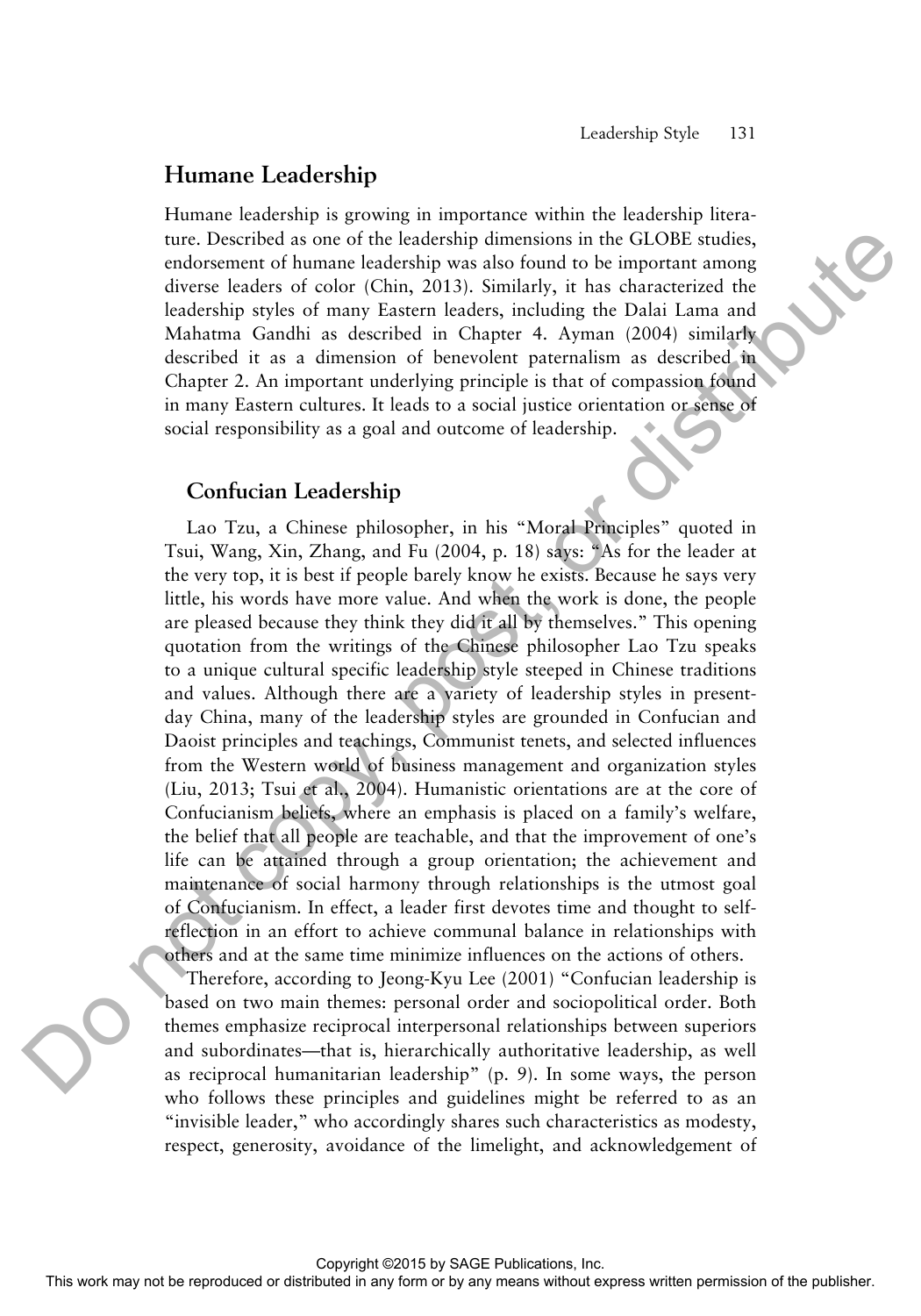the value and work of others (Tsui et al., 2004). In many ways, the profile of the invisible leader is one who closely follows Confucianism beliefs and thus could be described as a one who advocates benevolent paternalism in their approach to leadership. It differs from the prophetic-caliphal leader described in Chapter 3 although there is shared emphasis on hierarchy.

Li (2013) draws on the concept of virtue ethics by Chinese philosopher Zhang Zai as one of great importance to leadership as the essence of inner character. It involves the vital energy behind emotions, which can become creative; the goal is self-completion (*chengxing* 成性) through development and cultivation (*gongfu* 功夫). Zhang Zai advocates the change of the quality of the vital energy as a way (*dao* 道) toward becoming a scholar (*xuezhe* 学 者), the nobleman (*daren* 大人), or a sage (*shengren* 圣人). These three levels of development are based on the fundamental Confucian conception of the "Inner Sageliness and Outer Kingliness" ( *neishengwaiwang* 内圣外王), the ancient model of leadership. It is central to the applications of leadership benevolent paternalism and differs from the more pejorative connotations of paternalism as developed in the West.

#### **Benevolent Paternalism**

A benevolent paternalistic leadership style has its origins in the way early tribes and civilizations organized themselves and how order, direction, function, and structure were maintained and delegated among community and tribal members. Basically such styles could be arranged according to paternalistic and maternalistic lines of authority; there are and were societies that were egalitarian, where leadership responsibilities were shared among the tribal and community members. Basically a paternalistic form of leadership is one where a father or a male elder governs the community or organization often without given them many responsibilities, duties, and civil or individual rights; it often has negative implications in as much as the father-leader treats the community or organizational members as his children. Maternalistic leadership is one where the woman orders and guides the direction of the community and organization with an emphasis on benevolence expressed through nurturance with a moral emphasis on the care and welfare of children and women. their approach to charge the reproduced or distributed in<br>the reproduced in the reproduced or the state of the state of the state or<br>Fig. 2013 any of the state can be reproduced to the state or distributed<br>permission or b

A paternalistic leadership style is one that is usually employed by dominant males where their style and power are used to control and protect staff; in turn, employees or organizational members are expected to be compliant, devoted, and obedient. In some ways, the dominance of the male discourages creative thinking and innovative ideas. Based on the observations and conclusions of Farh and Cheng (2000), certain components of paternalism stem from a Confucian ideology that forms the cultural expectations that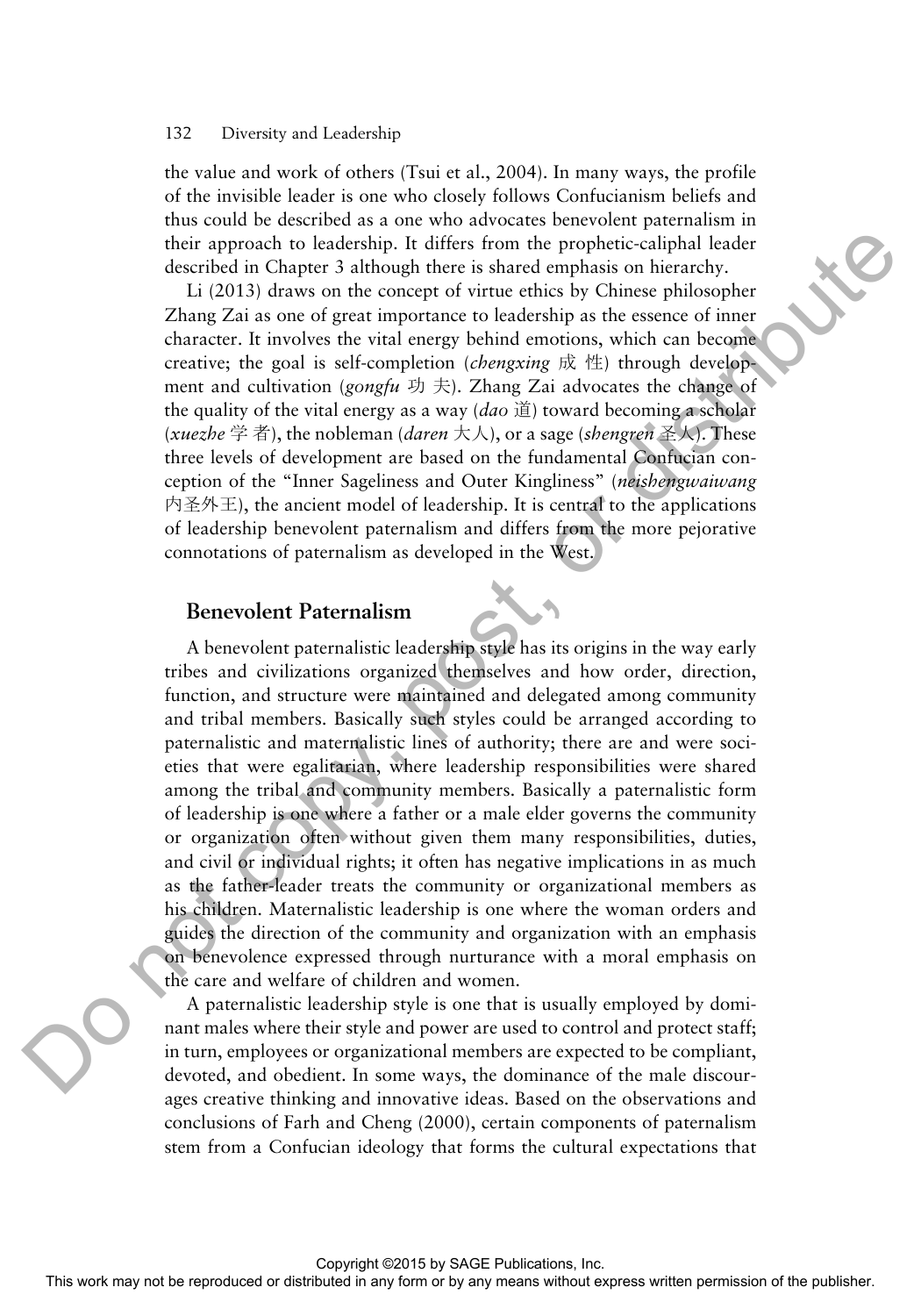leaders should act as parents with strong authority and display fatherly benevolence and morality to their followers in order to maintain control over employees and company wealth. According to Westwood and Chan (1992) paternalism is a father-like leadership style in which strong authority is combined with concern and with a great care not to cause or create inconveniences. Moreover, Westwood (1997) suggests that paternalistic leadership is effective in many Chinese business contexts in part because the style follows the principles of compliance and harmony. Pellegrini and Scandura (2008), through a careful and thoughtful review of the literature on paternalistic leadership, conclude that, "The growing interest in paternalistic leadership research has led to a recent proliferation of diverse definitions and perspectives, as well as a limited number of empirical studies. [In this nascent stage], the diversity of perspectives has resulted in conceptual ambiguities, as well as contradictory empirical findings" (p. 566).

Pellegrini and Scandura (2008) are correct in their conclusions and observations; definitions of the leadership style vary accordingly to include culturally different variations influenced by a country's specific lifeways and thoughtways. For example, in a comprehensive 10-country study on paternalistic leadership preferences, Aycan et al. (2000) found that samples of American employees reported higher paternalistic values compared with employees from Canada, Germany, and Israel and maintenance of positive relationships consisting of benevolence/morality associated with positive relationships. Similarly, in a recent empirical study, Pellegrini, Scandura, and Jayaraman (2007) found that paternalistic leadership approaches significantly and positively influenced employees' organizational commitment in a North American context. In another cultural comparative study on paternal leadership style preferences, Pellegrini, Scandura, and Jayaraman (2010) compared employee attitudes toward paternalistic leadership and its correlates. They found that paternalism had a significant positive effect on job satisfaction in India; the relationship was not significant among employee samples in the United States. Additionally, the researchers found that paternalistic leadership was positively related to leader-member exchange and organizational commitment. The authors conclude that, "The current results suggest that, for too long, negative perceptions of paternalism may have limited theory and research, which may have limited the potential that paternalistic leadership may hold to better understand the full spectrum of leadership" (p. 414). THE is a controlled or the relationship or the whole strong and<br>or the publishering or the representation of the representation or distributed in the stributed in the stributed in the stributed in the stributed in the str

In an effort to clearly illustrate and describe distinct leadership styles Aycan (2006) constructed a matrix describing four distinct styles from the perspective of their specific behaviors and basic fundamentals. The styles she identified included benevolent paternalism, exploitative paternalism, authoritarian approach, and an authoritative approach. In essence, benevolent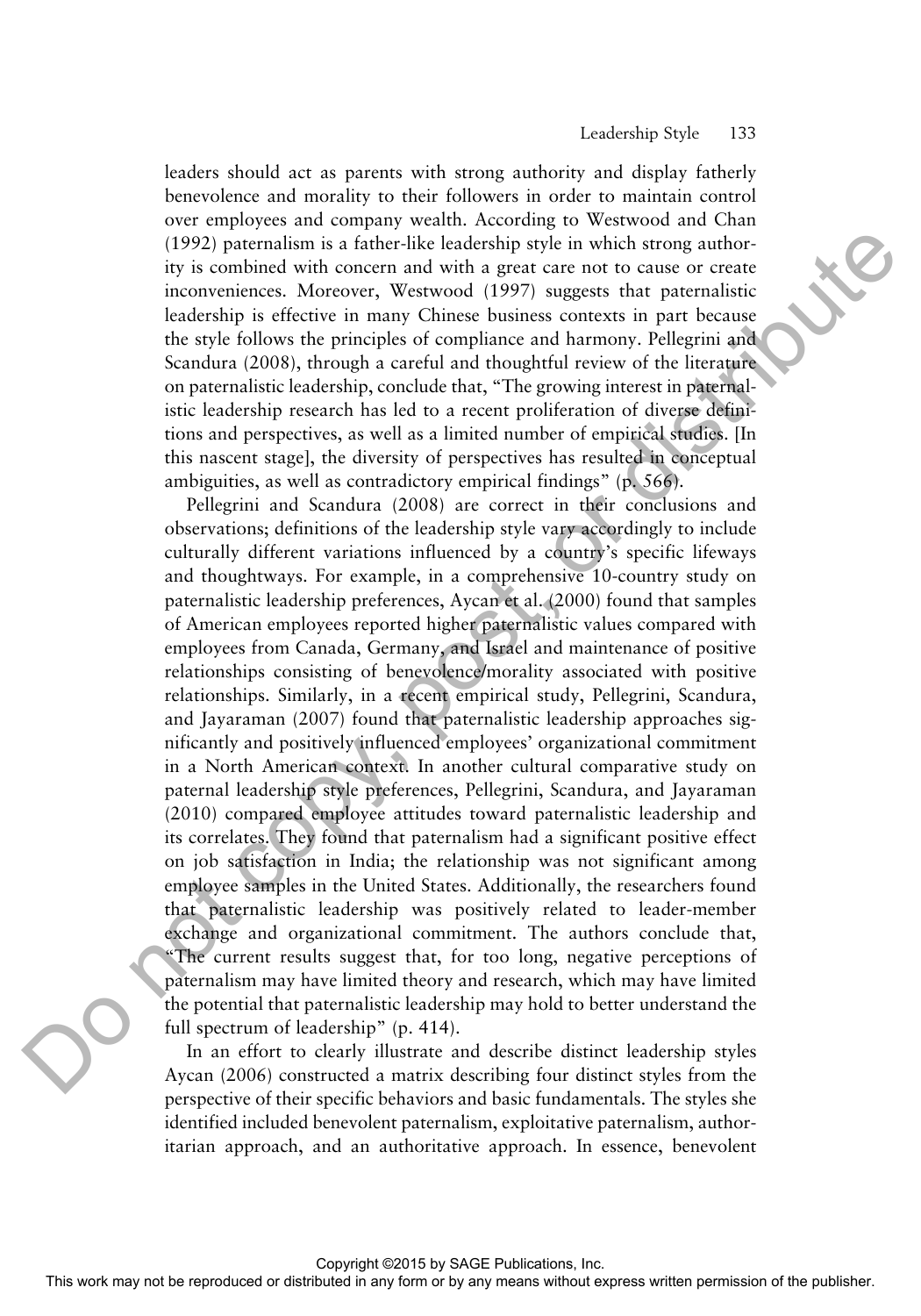paternalism is a leadership style where the emphasis is placed on kindness, compassion, empathy, and openhandedness. As suggested by Farh and Cheng (2000), forms of paternalism have their origins in Confucian ideology, which emphasizes positive social relations; what can emerge is "benevolent leader with loyal minister" and "kind father with filial son." These principles form the cultural expectations that a leader should be benevolent to his or her followers. Combined with definitions of paternalism, the leader blends elements of benevolence so that employees or organizational members are expected to be compliant and devoted and yet are treated with respect, kindness, gratitude, and generosity. In classic form of paternalistic leadership styles, power and influence are individual-centric and not necessarily oriented to collective well-being and tangibles of the group. In effect, authority flows downward. In collectivistic oriented societies, benevolent paternal styles can be more effective and accommodating of their lifeways and thoughtways. Relationships do matter under such circumstances. Control-centrism, for example, runs counter to group centeredness of collectivist organizations. In those settings, the benevolent leader's goal is consensus achieved through a process-oriented mode of communication and decision making. Achievement of the laudable goal tends to generate employee or member loyalty. Constituents learn that their benevolent leaders are not interested in competing with them for resources and resource allocations. They note that their leader does not promote a personal agenda stemming from intrinsically motivated values and status mobility. These priority is expressed or the relation of the relation of the relation of the relations with the relations of the relations of the relations of the relations of the relations of the relations of the relations of the p

Constituents, employees, and group members also observe and recognize that benevolent paternalistic leaders respect humility, lack vanity, and often defer to the group's welfare. Most important, they do not perceive the characteristics and expression of benevolent style as weaknesses or lack of influence in generating positive outcomes; and in this context, such leaders are viewed as strong and quietly persuasive. They are not perceived as megalomaniacs consumed with a high need for achievement, power and influence, and domination of others. In addition to their respect and expression of humility, they tend to be modest, unassuming, selfless, feign engaging in self-pride, and avoid passions for greatness, control, and power and micropolitics. Moreover, they tend to show their careful thought by being accommodating, patient, and helpful. Most important, they operate on principles of "do no harm" and do not inconvenience others; sociopsychological toxic environments are unacceptable for them and thus are avoided at great costs.

In a comprehensive study of different paternalistic leadership styles utilized by Chinese leaders and managers in small and medium-sized enterprises, Liu (2013) explored four types of organizational culture identified by a competing values framework. The research was based on 12 formulated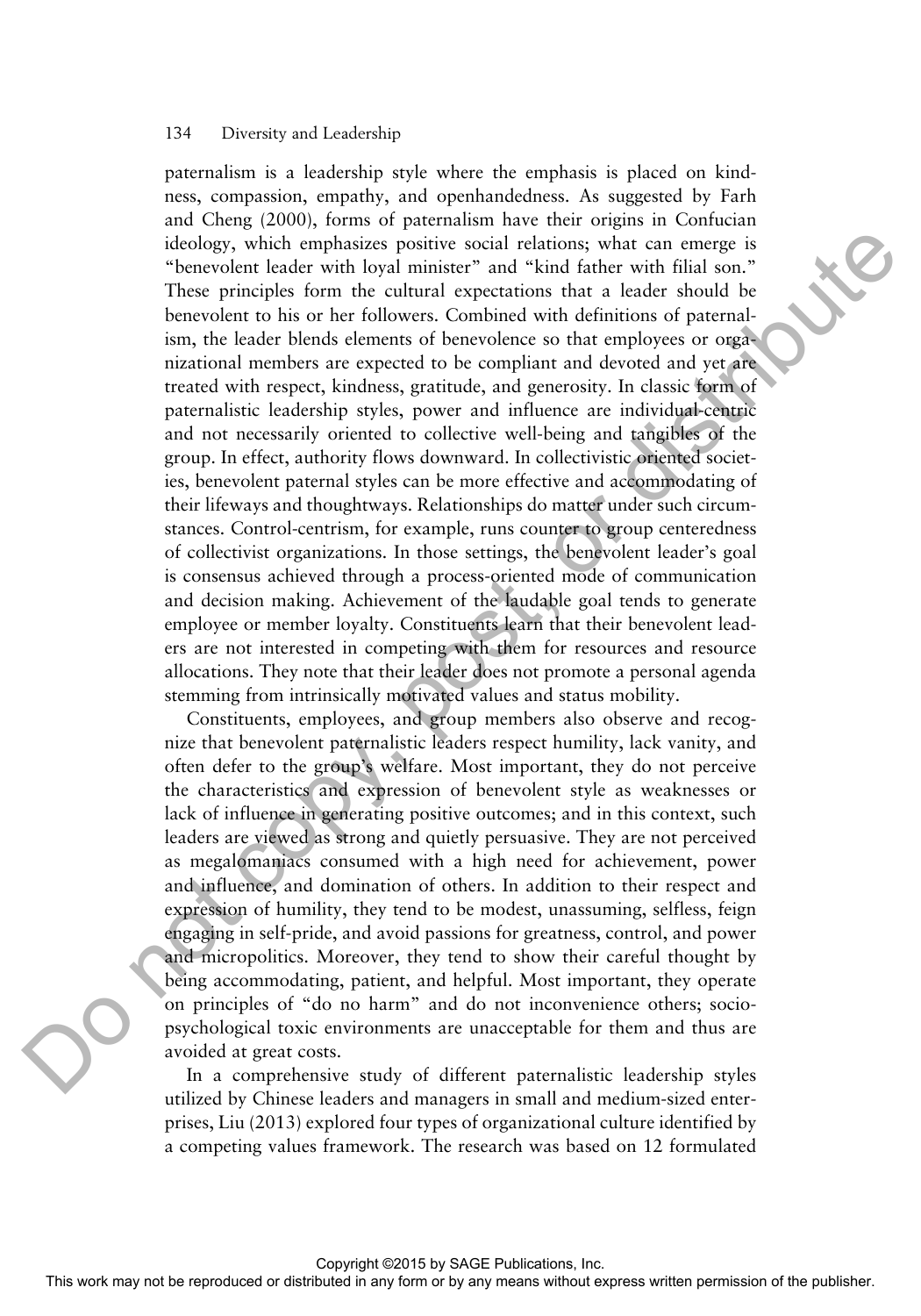hypotheses concerning the impact of group, developmental, hierarchical, and rational culture on benevolent, moral, and authoritarian leadership. Liu collected data from 515 cases in 23 Chinese enterprises. Specifically, Liu conducted the study to explore the relationships between hierarchical culture, benevolent leadership, moral leadership, and authoritarian leadership. Also relationships were explored with group culture, developmental culture, and rational culture. Findings show that four culture types are positively associated with benevolent leadership. In addition, hierarchical culture positively impacted moral leadership, but it was not significantly related to authoritarian leadership. The impact of group, developmental, and rational culture on moral and authoritarian leadership is not statistically significant in Chinese managers of the sampled enterprises.

The prominent cross-cultural psychologist Michael Bond recently stated that, "We need multicultural studies testing models linking constructs to any outcome of interest, like well-being. How well that model performs should be tested on a culture-by-culture basis, the power of its constructs assessed and its power to predict an individual's well-being calculated. That culture-specific formula constitutes the indigenous signature endorsing the culture general model" (Bond, 2013, p. 161). The literature on the paternalistic and benevolent paternalistic leadership is extensive; however, there are few empirical studies attesting to its influence on institutional and organizations structures, and thus, more cultural sensitive research should be conducted on the construct to better understand its effectiveness. On this note, Pellegrini et al. (2010) conclude that, "When paternalistic leadership is studied jointly with other leadership constructs, it may provide a more complete picture of leadership dynamics both in the domestic U.S. context as well as in other cultures" (p. 414). Lin conducts the statistic method is the relationship between highered in any form of the reproduced or distributed in any form or distributed in any form of the publisher. And to relate the control is considered to any m

# **Authentic Leadership**

A great deal of theoretical discussion exists in the literature regarding authenticity in leadership. Authentic leaders are individuals in positions of responsibility who are trustworthy, genuine, believable, and reliable. These leaders "conform to fact" or are speakers of the truth. Contemporary theories of leadership have begun to consider leader identity by endorsing the importance of authenticity in today's leaders—"in knowing who they are, what they believe and value" (Avolio, Gardner, Walumbwa, Luthans, & May, 2004, p. 803). Avolio (2007) defined authentic leadership development as considering the dynamic interplay between leaders and followers, taking into account the prior, current, and emerging contexts in explaining what actually improves or develops leadership. Avolio et al. (2004) defined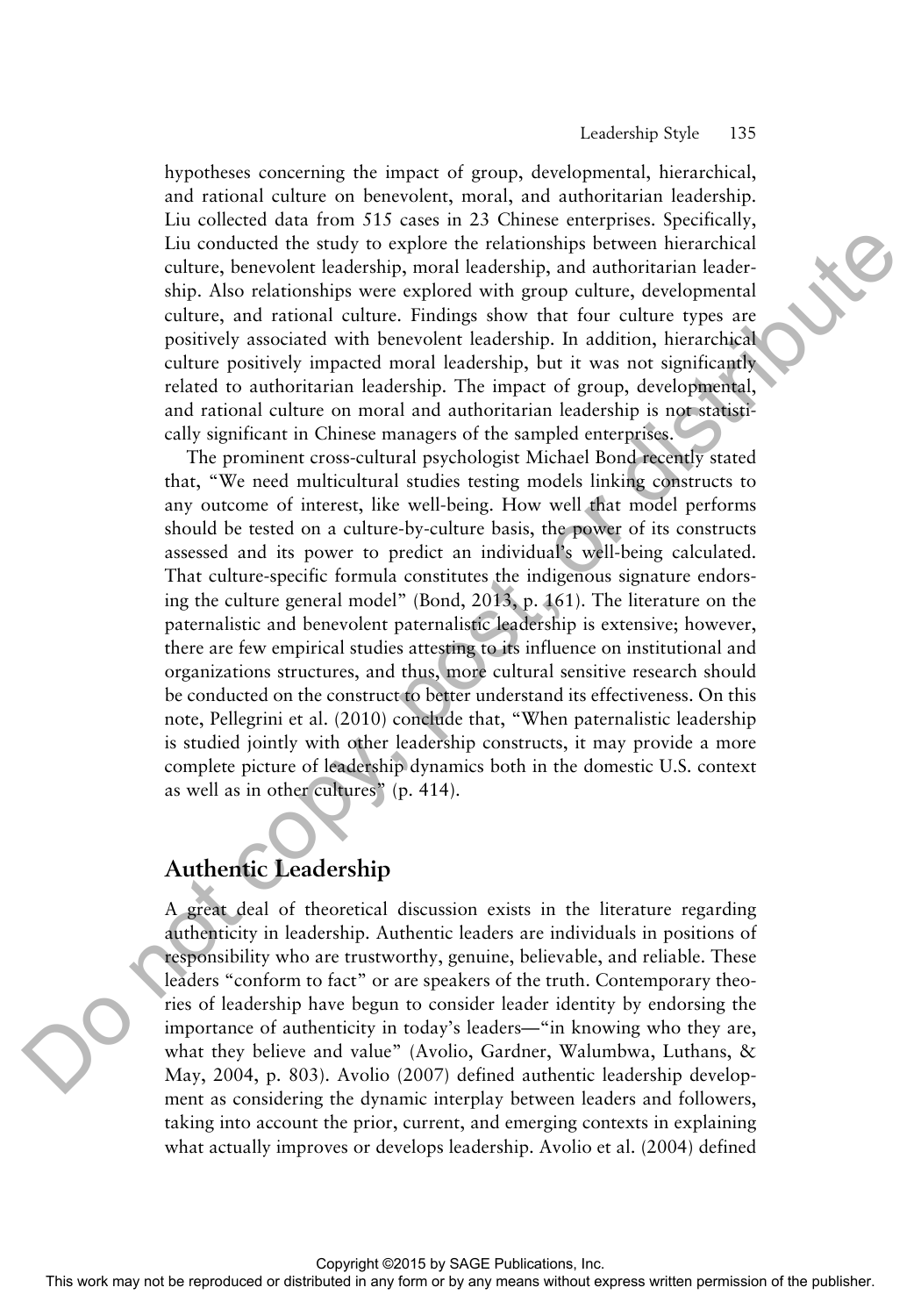authentic leaders as "those individuals who are deeply aware of how they think and behave and are perceived by others as being aware of their own and others' values/moral perspective, knowledge, and strengths, aware of the context in which they operate, and who are confident, hopeful, optimistic, resilient, and high on moral character" (p. 4). An example of authentic leadership is leaders demonstrating passion for the vocation of an organization by describing the vocation and encouraging employees to mutually live the vocation. Employees can then understand the passion and purpose and consequently model the behaviors encouraged by the leader. By engaging employees psychologically, authentic leaders can create a healthy work environment. This is because engaged employees bring positive attitudes, emotions, and behaviors to the workplace, thereby creating a sustainable healthy workplace characterized by positive financial, people, and quality outcomes (Shirey, 2006).

Authentic leadership theory suggests attributions of self-awareness and understanding, empathy for others, building trust, and an affinity for building affiliation and supporting the community all lead to authenticity in leadership. Authentic leaders possess commitment to self-core enhancement by being in tune with and true to self (Bhindi & Duignan, 1997; Starratt, 2007). However, authenticity concerns more than self-reflection and selffocus (Cohen, Taylor, Zonta, & Vestal, 2007; Ferrara, 1998). Therefore, developing authentic capacity in others is also an attribution of authentic leaders (Goffee & Jones, 2000; Helland & Winston, 2005; Jensen & Luthans, 2006; Walumbwa, Avolio, Gardner, Wernsing, & Peterson, 2008) by removing privilege barriers (Goffee & Jones, 2000) and demonstrating interest in the talents of followers (Starratt, 2007; Woods, 2007). Authentic leaders reach beyond self and followers by recognizing community and culture customs, histories, and traditions; thus, authentic leaders tend to create responsive social structures leading to self, follower, community, and organizational success (Boerner, Eisenbeiss, & Griesser, 2007; Goffee & Jones, 2000; Helland & Winston, 2005; Spreier, Fontaine, & Malloy, 2006). the context in the internal matrix and the new content, the studies are the reproduced in the result of the results of the results of the results and content in any means of the results and the publisher. Since the result

## **Authenticity and Bicultural Leaders**

With emerging calls for new leadership models, authentic leadership is growing in importance with an emphasis on leaders to be transparent, to be real in who they are, and to act with integrity. In examining the cross-cultural application of this theory to Chinese leadership, Whitehead and Brown (2011) identified its complexity and the need to expand its Western-based definition. We might similarly examine its applicability to diverse racial and ethnic groups within the United States. While it appears reasonable to have leaders be trustworthy and authentic, the model fails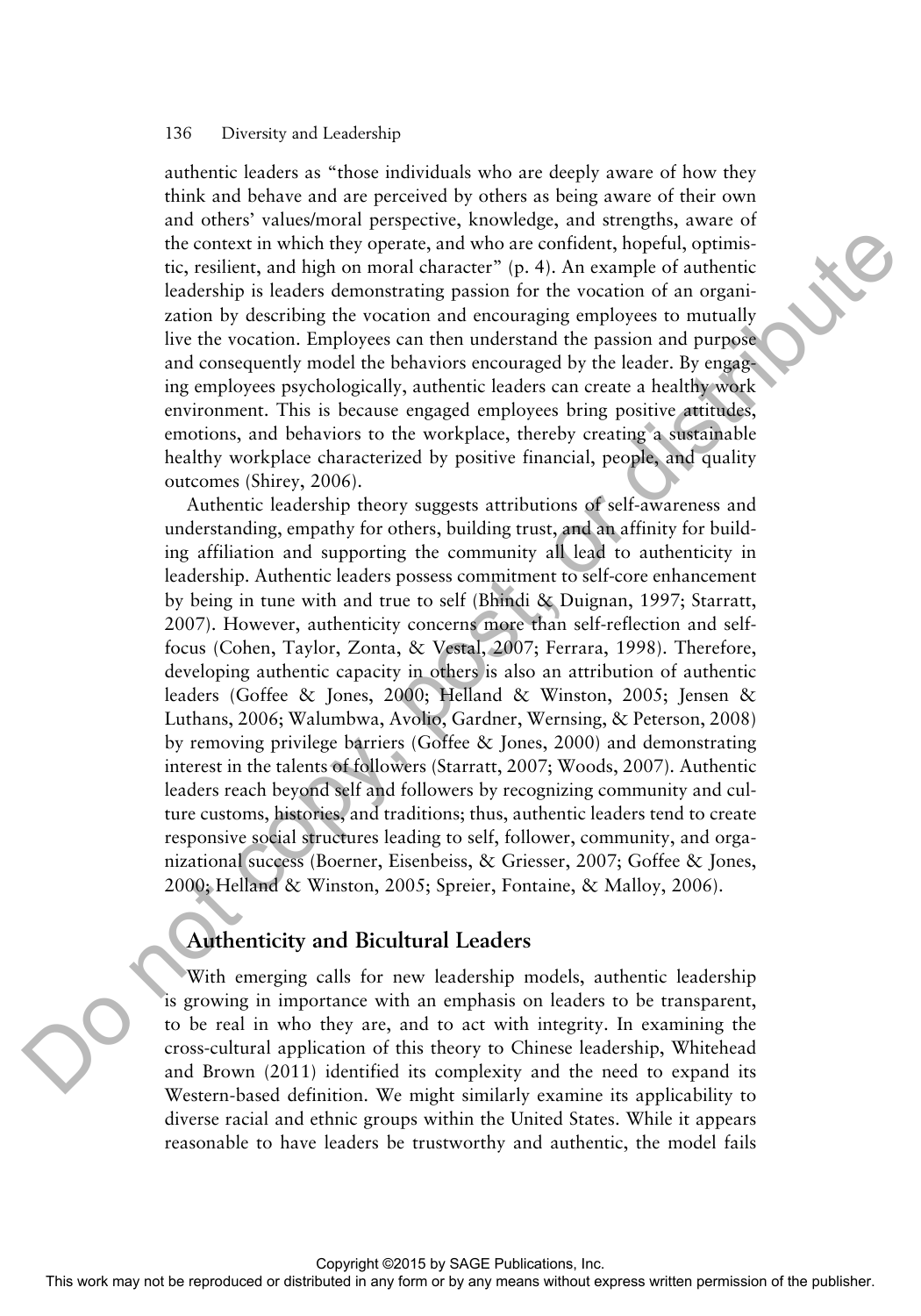to consider the realities of diverse leaders whose multiple and intersecting dimensions of identity include race and ethnicities that are not part of the dominant social groups.

Within such bicultural environments, the salience of different racial and ethnic identities will depend on the contexts in which leaders find themselves. The tendency to code switch has been noted among bicultural individuals as they navigate between family, ethnic communities, and the mainstream environments. Might then a leader be deemed lacking in authenticity as these identities shift as he or she navigates across different social contexts—for example, a Latina leader speaking to a largely Latino/a audience versus a primarily White audience? A further challenge is for leaders of color whose social identities are less privileged than that of their leadership positions. This is a double-edged sword (Thomas & Ravlin, 1995; Thomas, 2008); while leaders can be more effective in conforming to the culture of their followers, they might also be questioned as to their authenticity (e.g., forgetting where they came from, trying to be White).

## **Feminist Leadership**

Female leaders might well face this same challenge about their authenticity as they negotiate different gender compositions in the audiences that they face. We see this in the frequent dilemma faced by female leaders to be feminine as defined by their gender or leaderful as defined by their position; hence, we need to realize that achieving authenticity can be a more difficult matter for female than male leaders. According to Hayes (2012), "traditionally, men have been seen as better leaders because they have more authority, focus, and drive, and because they more readily take tough but necessary decisions such as downsizing, or firing people." Alice Eagly suggests that this stereotype is now outdated (Eagly & Carli, 2007). Modern transformational leadership takes a different approach; leaders today are required to be more teacher-like or coach-like: motivating rather than threatening; inspiring embodiments of the corporate values rather than autocratic enforcers. These are qualities that match women's leadership style very well. As women tend to be collaborative and take colleagues' opinions into consideration, they tend to seek what's best in the broader context rather than competing for the "top dog" position. They tend to be more democratic, more universalistic. . . . "This is not to say that men don't have these qualities too, [according to Professor Eagly]. . . . And from a broader perspective, women advocate more supportive societal contributions to make it possible for them to enjoy fulfilling careers—more Which used is the relation of the same or the same of distributed rations and the<br>melocities. The candence to reade sevelable has been more also means a<br>single in any means when the publisher and in a high relation of the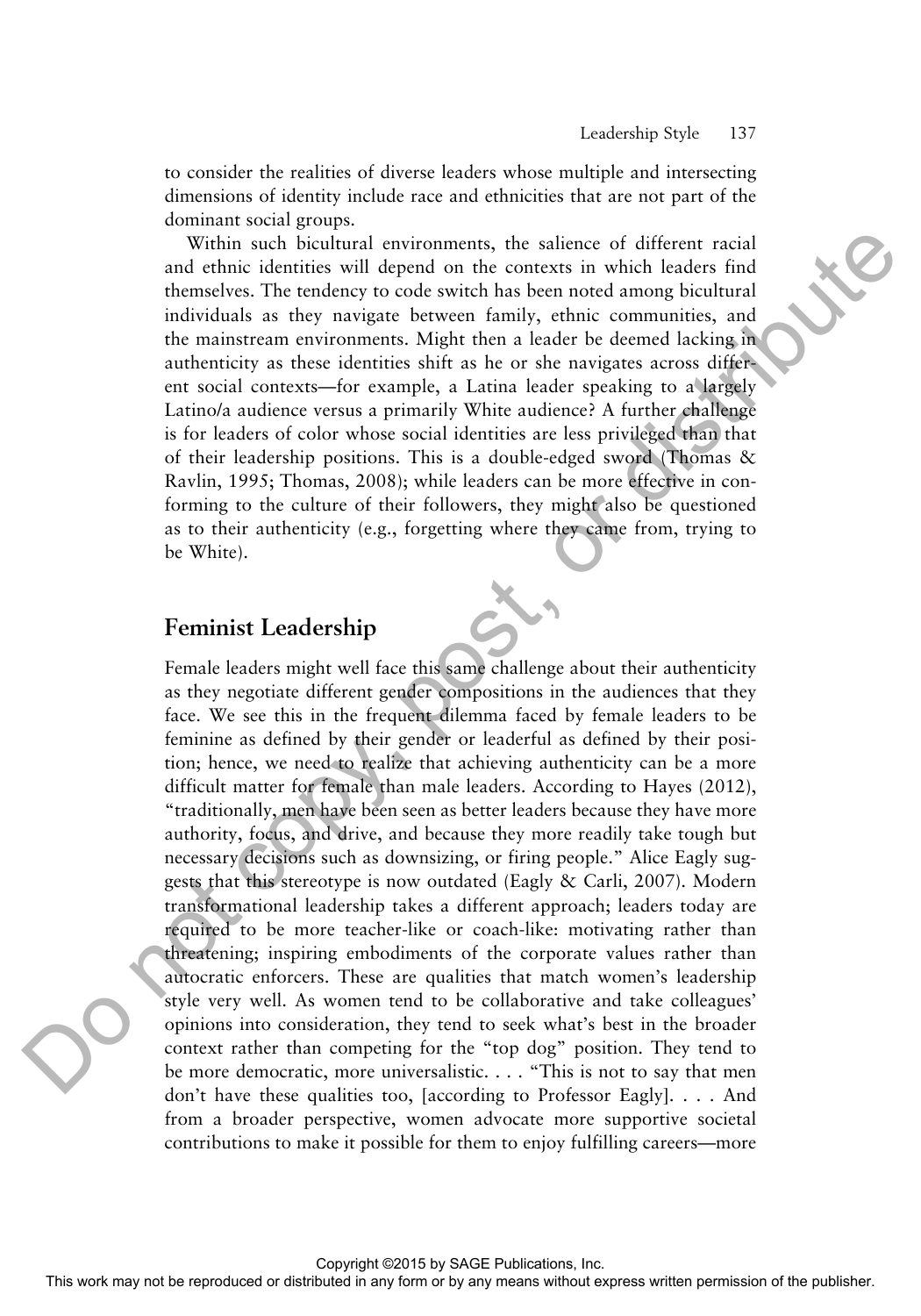childcare facilities, more parental leave for fathers and mothers, fewer hours—without having to miss out on opportunities for higher executive roles" (Hayes, 2012).

## **Global and Multiethnic Focus**

In expanding perspectives of leadership with a global, multiethnic, and multinational focus, we need to recognize that it is quite a different experience for Black leaders in the United States than in a country in Africa or in a multiracial corporation. Moreover, the leadership styles of diverse racial and ethnic groups in the United States may differ depending on the context in which they are exercised. The invisible leadership, discussed earlier among Asian Americans, can also be found among today's Native American Indian leaders in their origins from that of traditional American Indians. An example follows.

## **Authenticity and Chinese Leadership**

While cultural differences exist between Eastern and Western notions of leadership, Whitehead and Brown (2011) finds evidence supporting the theory of authentic leadership as a part of the Chinese view of leadership. Chinese leadership patterns align with a collectivist culture (Wong, 2001), which respects cooperation, affiliation, and subordination (Ping Ping, Hausiu Chow, & Yuli, 2001). In fact, Chinese people rank high in willingness to subordinate personal objectives to a group purpose (Rawwas, 2003). The importance of understanding a Chinese-authenticity connection can enhance cross-cultural communication and avoid the premature return of expatriate managers from U.S. firms because of their inability to discern the subtleties of foreign business environments (Katz & Seifer, 1996; Rawwas, 2003). Global and Multiethnic Focus<br>
In expending properties of leadership with a glubal, unihieliving and<br>
enter for Phask health in the United States when it a country in Africa Comparison<br>
a multinatial convention. Moreover,

Chinese leadership is paradoxical, from a Western vantage point, in that both authoritarian and benevolent attributes are observable in the same leader. This may be cause for misunderstanding and oversimplified labeling when Westerners only focus on the condition of subordinating to the collective greater good and believe that Chinese leaders are only autocratic. Ping Ping et al. (2001) provided strong evidence for a people-oriented leadership style correlating with high worker satisfaction. The best Chinese leaders seem to be high in both people and task orientation; authoritarian and participatory methods coexist, representing the complexity of the collectivist environment. The Chinese collectivist model represents an interesting balance in both authoritarian rule and participatory leadership, thus satisfying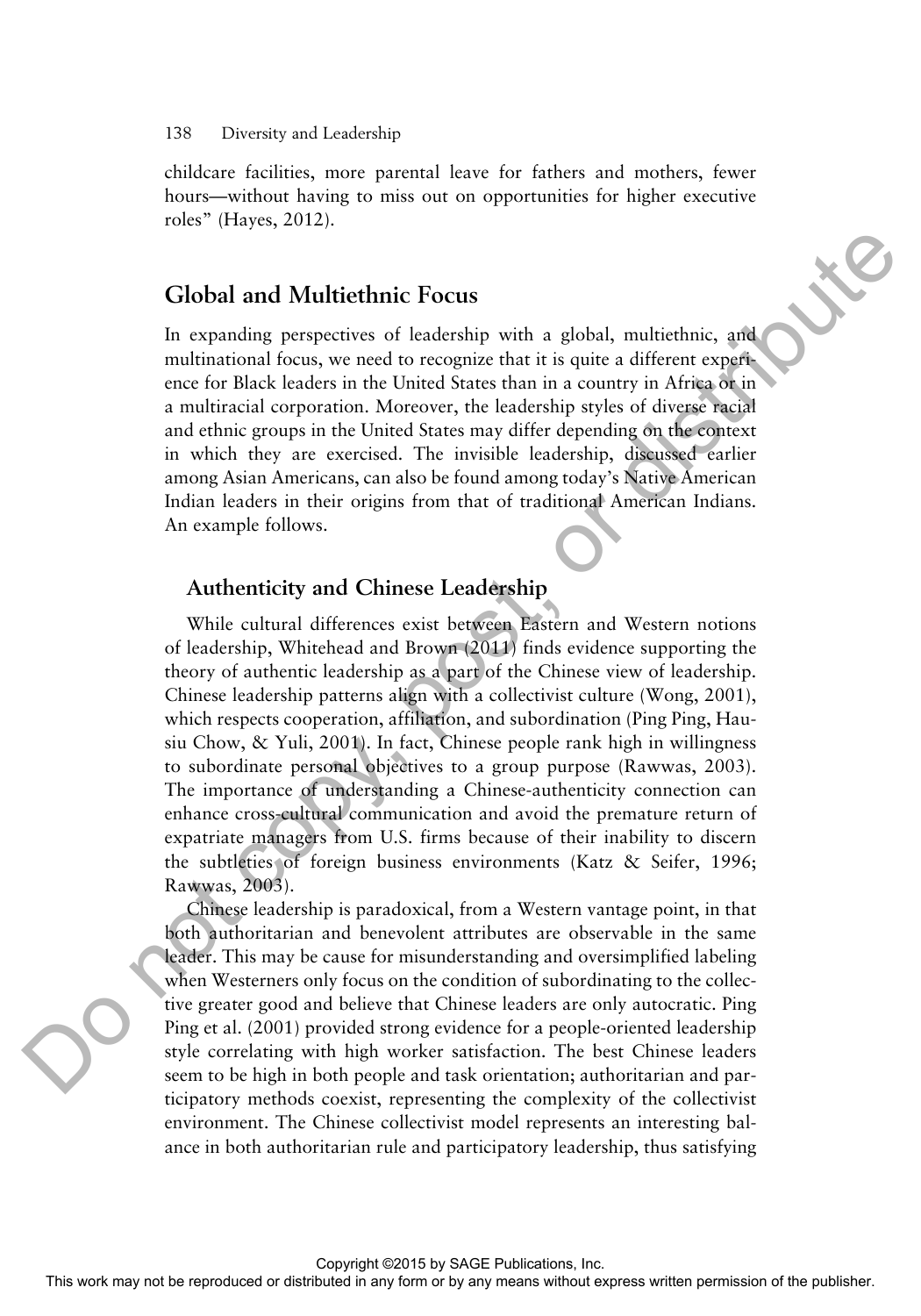the needs of both people and organizations and resulting in both paradox and harmony.

Wenquan, Chia, and Liluo (2000) developed and validated a leadership indicator scale specifically for Chinese that was compared against Western measures; the study found certain elements of Chinese leadership and American leadership to enjoy common ground. Both cultures seek leaders who are responsive, receptive, embracing, and participatory but who also know how to take charge and accomplish difficult grouporiented tasks. Chinese value faithfulness, morality, loyalty, and service, while paying strong attention to effort and education (Wong, 2001). Such traits align with authentic theories, which consider the social order to be at least as important as the individual (Cohen et al., 2007). On the other hand, American authenticity may be demonstrated by the degree to which individual voice and true-to-self constructs are manifest. While both capture the essence of authenticity, if the definition of authenticity has a scope that includes both a social orientation as well as a true-to-self orientation. sivip interaction scale specifically the relation or distributed or distributed in any form or produced or distribution or  $\mathbb{R}^2$  and  $\mathbb{R}^2$  any form or by any distributed in a single computed Bach columns and any

The Chinese are able to embrace multiple philosophies without a sense of conflict, which is an uncomfortable paradox for Westerners. Wong (2001) stated Chinese may be completely comfortable with Catholicism, Protestantism, Buddhism, and so forth, all at the same time. They see all truth pointing toward the inward growth of the individual. Seeming conflicts are reconcilable because Confucian and Buddhist influences in the Chinese culture teach truth is often irrational, paradoxical, and illogical.

# **Leadership Styles of Traditional Native American Indians**

The typical leadership styles of traditional American Indians provide a good illustration of the differences that existed between conventional forms of leadership style that prevailed in the Western world. Although we may never know how traditional Indian leadership practices and styles existed pre-European contact, there is enough information available that enables us to list the essential and important elements (American Indian Research and Policy Institute, 2005; Warner & Grint, 2006). Linda Sue Warner and Keith Grint (2006) point out that, "indigenous leadership styles encompassed a continuum of styles that defy any simple reduction" (p. 232).

The core value for the leadership style is a strong belief in connectedness; that is, everything is connected to everything else. A firm and unquestioned commitment to spirituality, the sacredness of all life, and respect for all that exists and existed sets in and around the leader. American Indians did not view spirit and spirituality as objects to be set apart from life; they believed that spirituality and the sacred are inclusive of all that is and can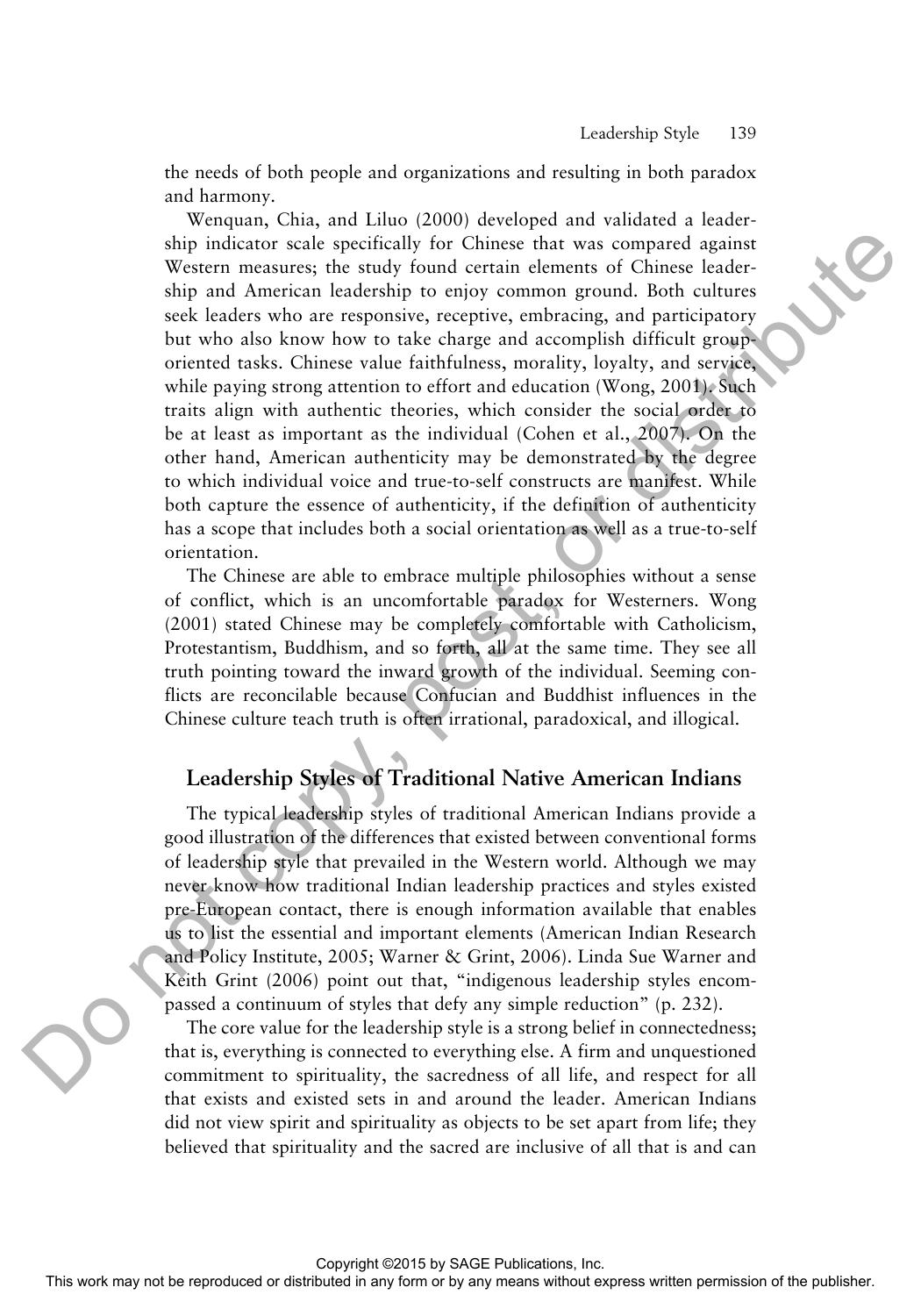be. Those who demonstrated strong leadership skills and talents usually were thought to have a stronger sense and respect for the spirit and the sacred than others.

The selection or appointment of an Indian leader was determined by the needs of the tribe and community. Selection was not necessarily based on popularity but rather on the characteristics and traits of the individual and the perception that, whatever the problems or needs were, the person could assist in bringing about a solution. In essence, the ability to respond to a need or crisis determined the choice; hence, the decision was situation or context based. If the crisis or need was resolved, then another leader was chosen to meet yet another circumstance of importance. One's term was not marked by a definitive period of time but rather on the degree to which a need was met or an obligation fulfilled.

With a few exceptions, Indian leaders of the past did not seek the distinction or appointment; they did not campaign or pursue community support. In some instances, leaders emerged because of their hereditary lineage; however, the leader may have been reluctant to assume full and complete responsibility. Leaders typically embraced strong positive values such as generosity, respectfulness, kindness, integrity, and trustworthiness. When some leadership responsibility and direction was requested of them, they acknowledged their responsibility; they tacitly knew that they had to set a strong positive example for others to observe and follow. Firmly developed positive values were essential in honoring the connectedness and relationships in the community or village. The electronic may notion and the reproduced or the distributed or by any means with permission but the reproduced by any means with the reproduced or distributed in the publisher. The second or distributed in any form or

Traditional leaders made it a point to engage the community and village in all the discussions, especially the ones that needed serious attention. Many leaders would spend their time visiting with families and elders often spending a great deal of time with them. In effect, they saw their appointment as "a sphere of influence that must be contextualized" (Warner & Grint, 2006, p. 231); most did not believe their role was a formal, coveted, delegated position. Moreover, they tended to see their role primarily as a facilitator and promoter of community values, traditions, beliefs, and interests (Badwound & Tierney, 1988).

Gathering information from community and village members was a key element in reaching decisions and resolving conflicts and issues, especially those that needed serious attention. Reaching those decisions, though, was not always guided by fixed time constraints. Traditional leaders generally considered everyone's opinions that often were gathered in collective settings. Information gathering tended to be group centered rather than individual centered. Decisions were not reached until all the opinions and voices were heard. Traditional leaders placed a high premium on respect and that carried over in the discussion and deliberation process. The leader's

Copyright ©2015 by SAGE Publications, Inc.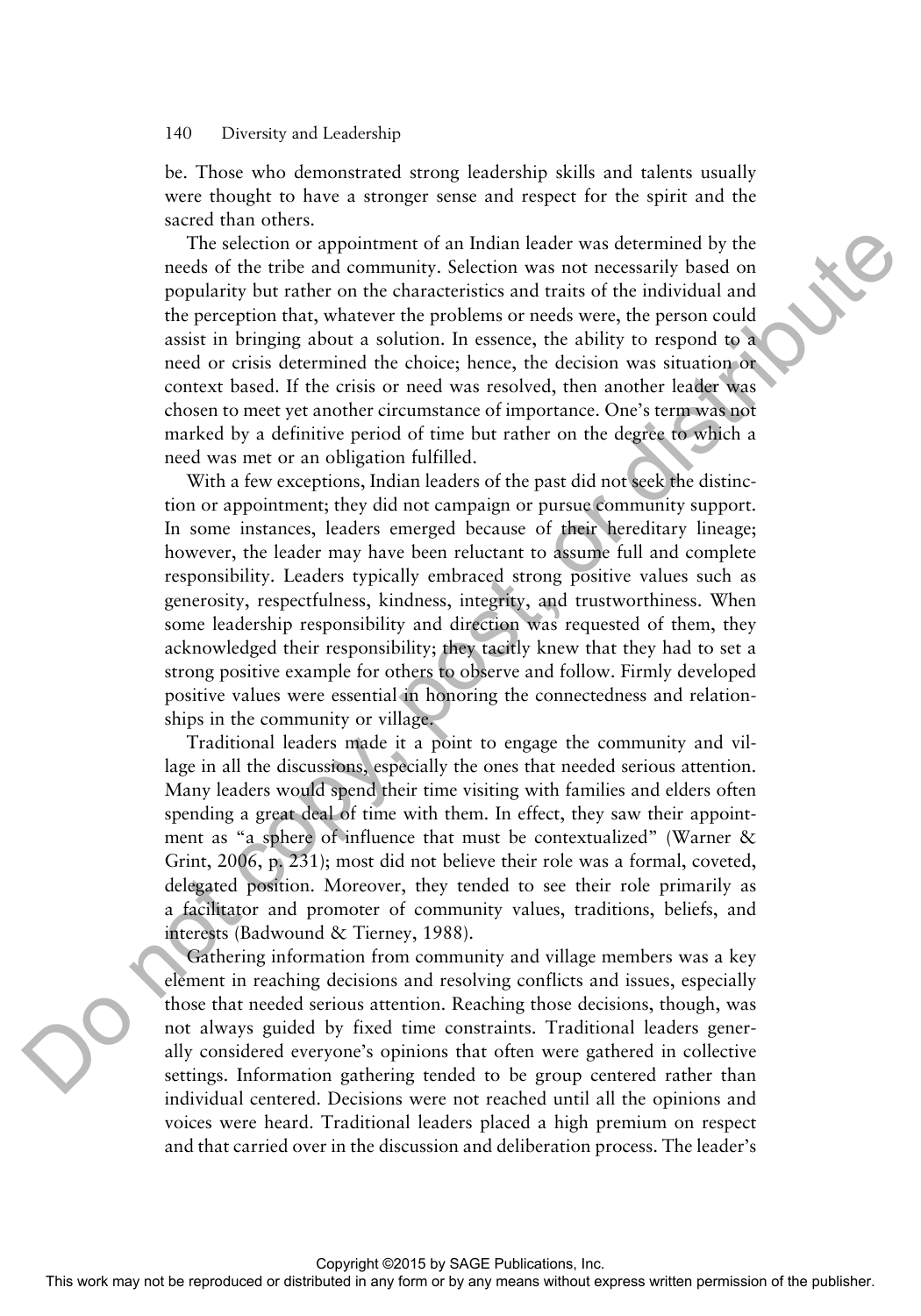goal was to achieve consensus; achieving that laudable goal was tedious and time consuming. The process represented the leader's deep respect for connectedness. In honoring the connectedness of all things, the leader recognized that a decision could never be ordered or imposed on the community and village. Most often, the decision and outcome was respected by the elders and community and village members in large part because all voices were thought to be heard, valued, and considered.

There are some data to substantiate the various points and observations described in the previous paragraphs. In an interview survey with 21 tribal members from the Winnebago Reservation in Nebraska, Jeff Hart (2006) found the following to be the key words for describing a tribal leader with effective leadership characteristics: education, role, vision, respect, teach, spiritual, protect, caring, serving, battle, follower, choose, true leadership, responsibility, traditional, trust, listen, earned, and veteran. The respondents also told him that "wise councils, spiritual leaders, and elders were essential to the organization of a tribe," that "clanship and families were found to be high on the list as descriptors for traditional leadership," and "being a role model and having vision ranked high" (p. 5). On this point, Linda Sue Warner and Keith Grint (2006) maintain that "role models rely on actions more than the spoken word or the written word, though both the latter are used in support of and to perpetuate behavior" (p. 238.) The respondents also indicated that the following characteristics and attributes were significant: knowledge and the process of knowing; willingness to share; patience; willingness to spend time with the community to share information; hopefulness; and a strong appreciation and respect for "shared leadership." recognized that a decision or bulk may not be column the control or the control or the relation and considered.<br>The the rest results with the second or the mass with the results were the results with the second or the sec

In a careful and thoughtful review of literature on the leadership characteristics and practices, Tracy Becker (1997) compared the typical Native American Indian leaders with the typical leadership style in U.S. governance (see Table 1, p. 8). She concluded that, for Native American Indians in general, leaders were chosen for their knowledge, experience, and contributions and remained in the position for as long as the tribe needed them; they had no power over others, respected the strong value of tribal customs and traditions, and thus strived to uphold and maintain them. Consensus guided decision-making processes; the maintenance of relationships was essential in conflict resolution matters. Spirituality was at the center of all activities and matters of importance and significance to the tribe. She contrasted these descriptors with the typical form of leadership styles in the U.S. government. Following the order of points made previously, the list includes the following: "leadership is a position; leaders seek leadership positions either through elections or employment; they can create laws and have them enforced. The rights of the individual are salient in most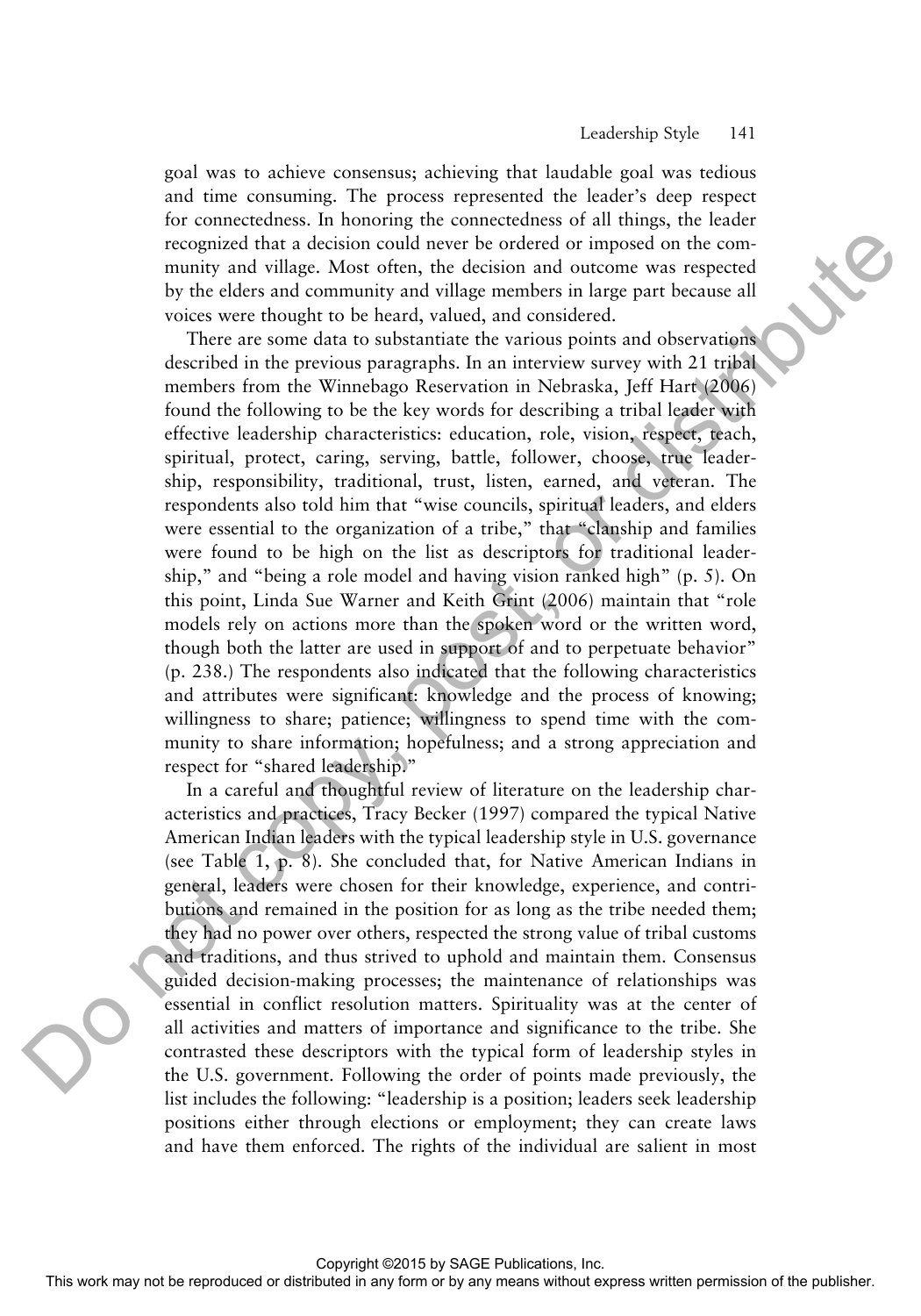relationships; the majority of the group, community, or populace decides an outcome; judicial matters are governed by restitutions; and reason not 'spirituality' influences most decisions and deliberations" (Becker, 1997, p. 8).

## **Challenges and Dilemmas**

#### **Leading Change**

As Pollyanna Pixton, President of Evolutionary Systems, Partner at Accelinnova (n.d.) claims, "It's no longer enough to respond to change organizations must lead change or be left behind. How responsive is your organization to the new ideas that will improve operations as well as develop breakthrough product lines and services? And how do you foster innovation and creativity in your company to increase productivity and profits"?

 The answers your organization needs in order to succeed are very likely to be found within the people who work with you. Those on the front lines know best how to lead change with subtle product improvements, bold new directions, and improved services that strengthen your position in the marketplace."

#### **Value Judgments**

The unfortunate emphasis is how these leadership styles quickly devolve into judgments of good versus bad, strong versus weak, and male versus female, resulting in images of weak and ineffectual feminized leadership. From a multicultural and diversity perspective, this has great implications for marginalizing leadership styles that differ from the dominant prototypic leaders. Eagly and Chin (2010) notes, for example, that collaborative leadership styles may be more syntonic with women but may not be accepted in masculinized contexts. Challenges and Dilemmas<br>
As Polyana. Pixton, President of Livelutionary Systems, Partner<br>
As Polyana. Bixton, Pixton longer any increase and the distributed in any fixton or be reproduced in a computed in any fixton or by

# **Summary**

Leadership style is a focus on "what leaders do" compared with leader identity, which is a focus on "who leaders are." Different leadership styles have become more salient and favored in response to changing environmental trends and social forces, such as WWII and the rise of the digital age. These styles often are laden with value judgments and unresponsive to differences because of dimensions of diversity. In examining leadership styles, we need

Copyright ©2015 by SAGE Publications, Inc.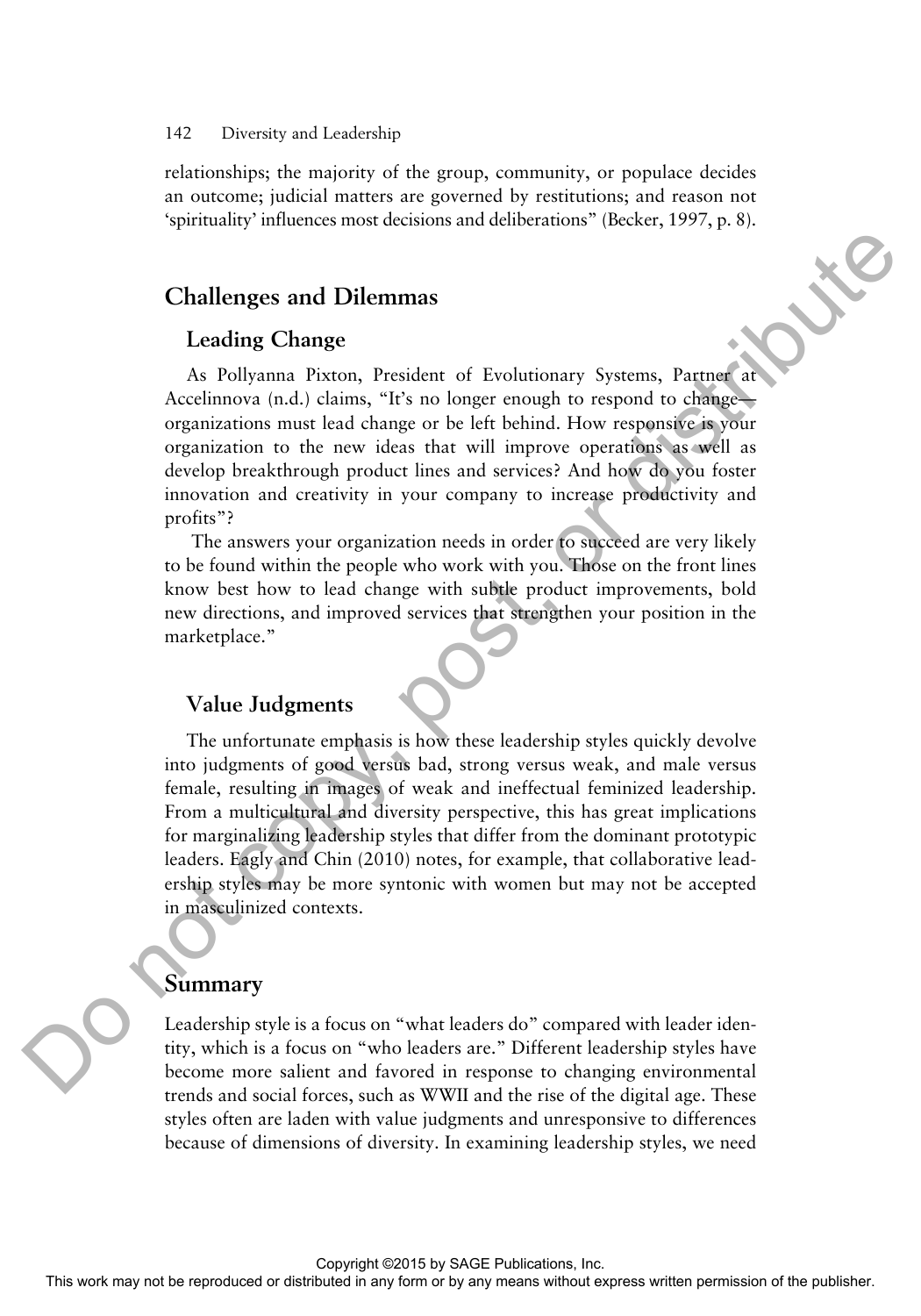to recognize the influences of gender on task versus relationship leadership styles, the influences of cultural values and orientation on collaborative leadership styles, or of the favoring of transformational leadership styles during times of change. Ethical and humane leadership styles arise both in response to cultural and philosophical orientations and worldviews favoring fairness and trust. Ethical models of leadership style also resulted from the rising concern over failures of leadership and leader integrity in such events as the Enron scandal during the 20th century. Finally, an emphasis on authentic leadership styles makes way for a attention to difference rather than narrow definitions of leadership style. Expanding perspectives of leadership within a global and diverse society also paves the way for new paradigms of leadership style responsive to dimensions of diversity. Confucian leadership styles and benevolent paternalism in leadership draw on cultural values and orientations of Eastern cultures, which favor harmony and respect for authority in relationships. Feminist leadership styles draw on principles of inclusion and collaboration central to feminist theory. Invisible leadership draws on the strong belief in interconnectedness apparent in Asian and American Indian cultures. Attending to these value dimensions of leadership can help leaders lead change and avoid value judgment, which marginalizes leadership styles that differ from the dominant leader prototype. It is a dynamic process between leader, member, and context; its measurement can be multidimensional and bidirectional, challenging us to broaden our perspective of effective leadership styles. during times of clauster and lowers. Ethical modulated in the relation syle anisotropic modulated in any form or sinus in the relation of the claim or both in a contributed in the relation of the publisher. The comparison

# **Discussion Questions: Multidimensional Leadership Styles Amidst Diverse and Global Contexts**

- 1. Pick one of the leadership dilemmas from Table 3.2. Identify additional issues posed by the dilemma. Describe some challenges a leader might face in attempting to address them.
- 2. What do diverse leaders bring? Discuss the benefits and costs of lived experiences associated with sexism and racism faced by women and racial/ethnic minority leaders. How might this influence their exercise of leadership?
	- Is there a feminine advantage? Do women leaders have innate abilities to connect that give them an advantage in transformational and collaborative leadership styles?
- 4. Are diverse leaders, who have had to adjust to a bicultural environment and/ or racism, more likely to develop greater cognitive flexibility, giving them an advantage in exercising innovative leadership?
- 5. Pick one of the leadership styles discussed in the chapter. How might one or more dimensions of worldviews influence how a leader might exercise his or her leadership using that style?

Copyright ©2015 by SAGE Publications, Inc.